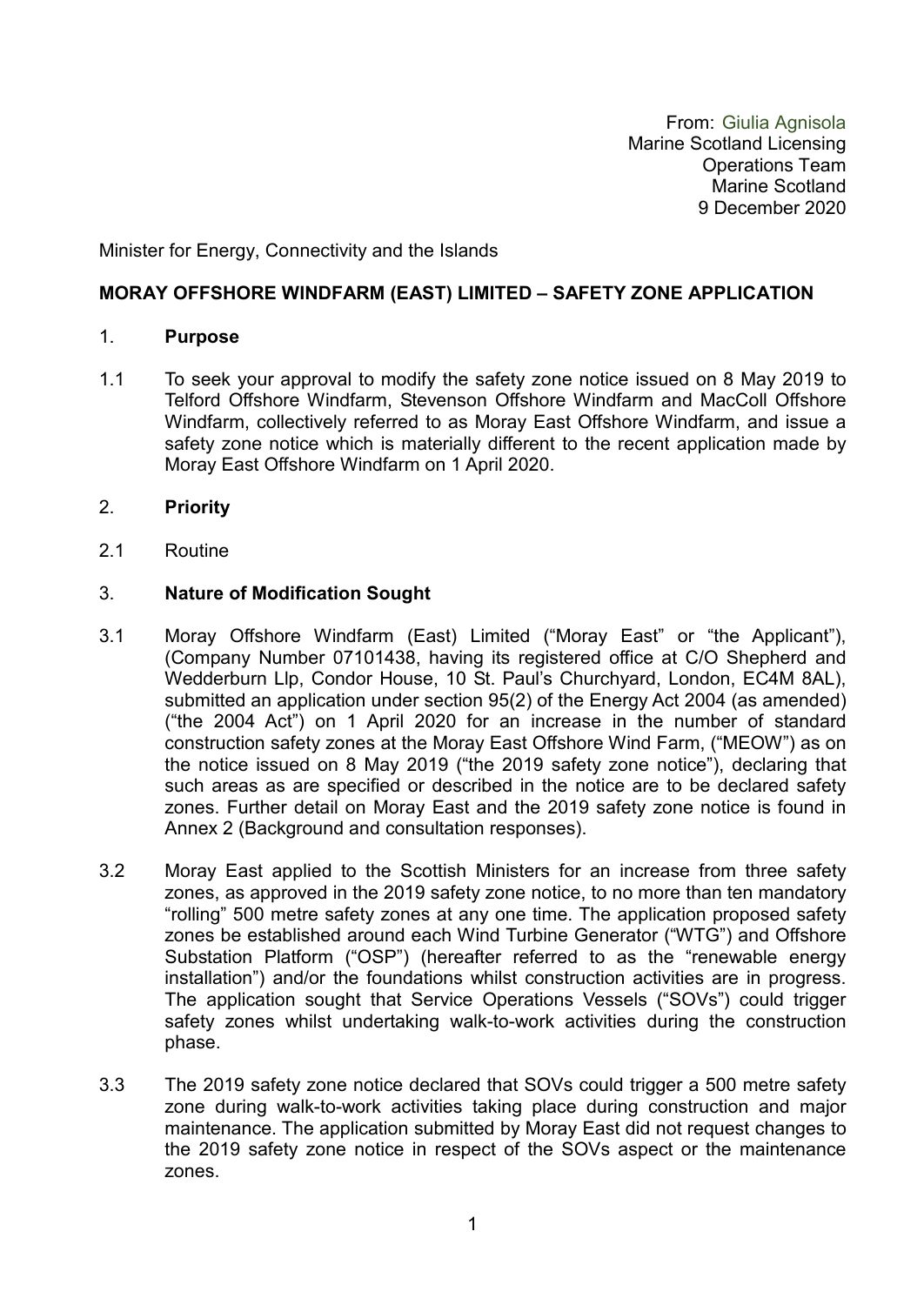- 3.4 The Maritime and Coastguard Agency ("MCA") is the statutory consultee responsible for operations in the waters in which a safety zone is proposed or located. Marine Scotland Licensing and Operations Team ("MS-LOT") previously interpreted the Electricity (Offshore Generating Stations) (Safety Zones) (Application Procedures and Control of Access) Regulations 2007 ("the 2007 Regulations") that any vessel attached or anchored to a structure could trigger a 500 metre safety zone. Following comments from the MCA and discussion around the interpretation of the 2007 Regulations, MS-LOT no longer considers that SOVs during walk-to-work activities should trigger a 500 metre safety zone.
- 3.5 Further detail on the responsibility of the Scottish Ministers in relation to safety zones is found in Annex 1 (legislative background). The application submitted by the Applicant on 1 April 2020 fulfils all requirements of the 2007 Regulations and the 2004 Act on what must be submitted within an application.
- 3.6 The Application includes an overview of the different stages of the project, a supporting safety case and a marine traffic assessment, including marine traffic data gathered over a 90 day period between 1 May 2010 and 31 July 2010 and a further 28 day period between 4 March 2018 to 31 March 2018. The application also demonstrates consideration of the impacts on other users of the sea of the implementation of any safety zones.
- 3.7 The Applicant sought a safety zone notice declaring the following safety zones:

|        | Mandatory "rolling" 500 metre (m) safety zones established around               |
|--------|---------------------------------------------------------------------------------|
|        | each wind farm or OfTI structure (both (WTGs and OSPs) and/or                   |
|        | their foundations whilst construction works are in progress, as                 |
| During | indicated by the presence of a construction vessel, (including                  |
|        | Construction   SOVs, whilst displaying Restricted in their Ability to Manoeuvre |
|        | ("RAM") status). Triggering of the safety zone will only include the            |
|        | SOV when it is attached to or on station next to a structure. No                |
|        | more than ten of these 500 m safety zones will be active at any one             |
|        | time.                                                                           |

3.8 It was proposed in the Application that the 500 metre safety zones would be implemented on a rolling basis to ensure that safety zones were only "live" for those specific areas in which construction activities were taking place.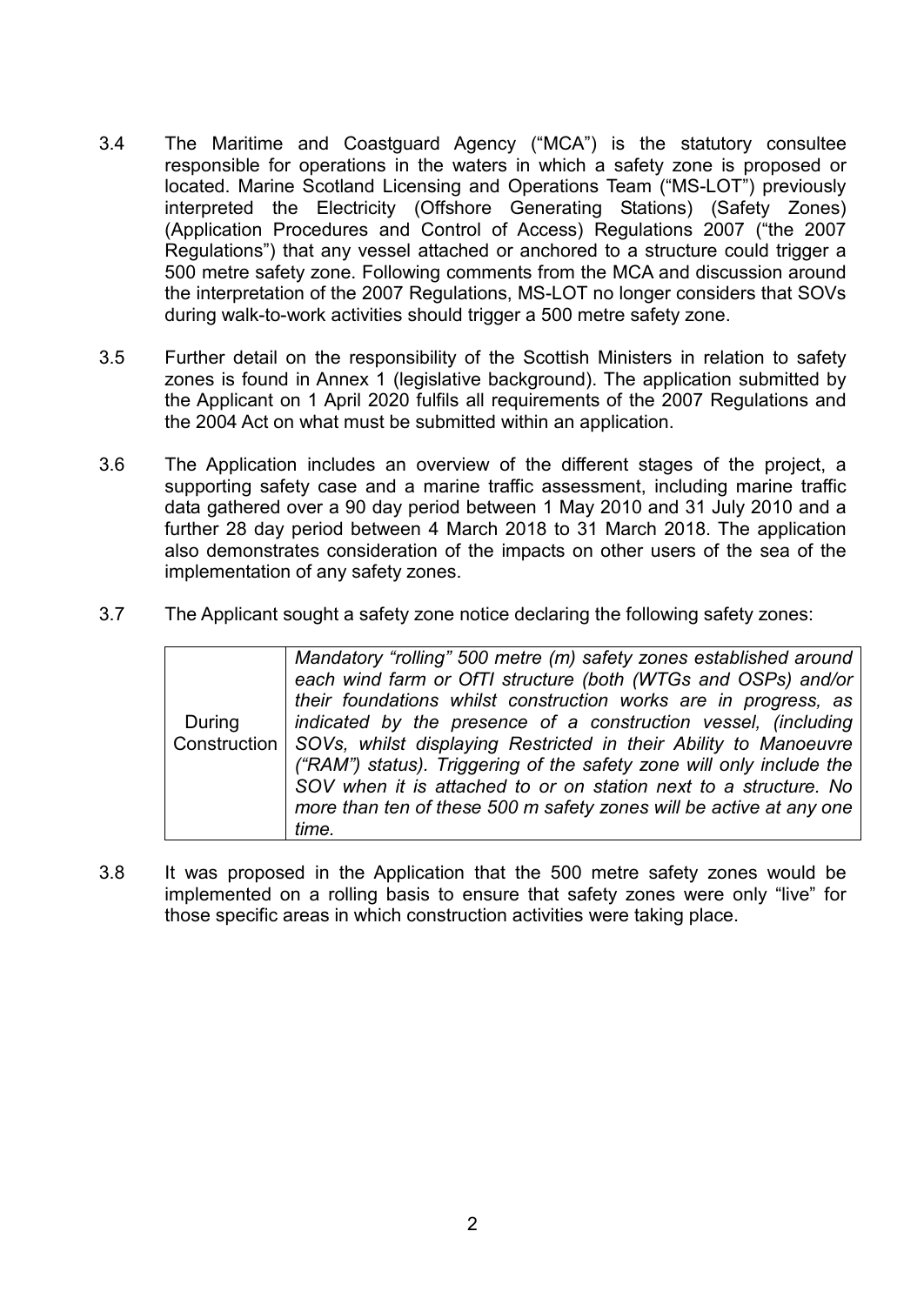3.9 The Applicant did not apply for any changes to the safety zones approved on 8 May 2019 for the operations and maintenance phase, which will remain as declared excluding the SOV aspect:

| During<br>Construction | A 50 metre radius around partially completed WTGs and OSPs<br>where work is not underway and the risk assessments identify a<br>need.                                                                     |
|------------------------|-----------------------------------------------------------------------------------------------------------------------------------------------------------------------------------------------------------|
|                        | A 50 metre radius around each completed WTG and OSP prior to<br>commissioning and as required by a risk assessment process.                                                                               |
|                        | During Major   A 500 metre radius around all major maintenance works being<br>maintenance   undertaken around the WTGs and OSPs. No more than one major<br>maintenance zone is permitted at any one time. |

### 4. **Publication and Consultation**

- 4.1 The consultation period ran from 29 April 2020 to 4 June 2020, a period of 37 days, exceeding the 28 day minimum consultation period set out in the 2007 Regulations. Copies of the application were also available to view on the Moray East website and the Marine Scotland website.
- 4.2 A public notice was published in accordance with the requirements of the 2007 Regulations in the Fishing News and Press & Journal for two consecutive weeks and once in The Herald, Kingfisher Bulletin, Lloyd's List and the Edinburgh Gazette.
- 4.3 Copies of the public notices were also issued to the harbour masters of ports likely to be affected by the application and the relevant office of the MCA, in line with the requirements of the 2007 Regulations, requesting them to display the public notice at an address accessible, during normal office hours, to members of the public likely to be affected by the application for a minimum of 14 days.
- 4.4 The Covid-19 outbreak resulted in restricted public access to buildings and risked the possibility that a public notice may not be displayed or seen. The Scottish Ministers therefore requested that the Applicant carried out additional steps to ensure that all relevant and interested parties were served a notice of the application. The notice of application was sent to a variety of organisations and members of the public, including local fishing representatives and ports, and any other parties on the Moray East notice to mariners distribution list. A copy of the notice was provided to harbour masters at Fraserburgh, MacDuff, Banff, Lossiemouth, Wick, Nairn, Lybster, and to Highland Council Harbours, Moray Council Harbours, Port of Inverness and Cromarty Firth Port Authority. Each were asked to display the notice, if they deemed it appropriate.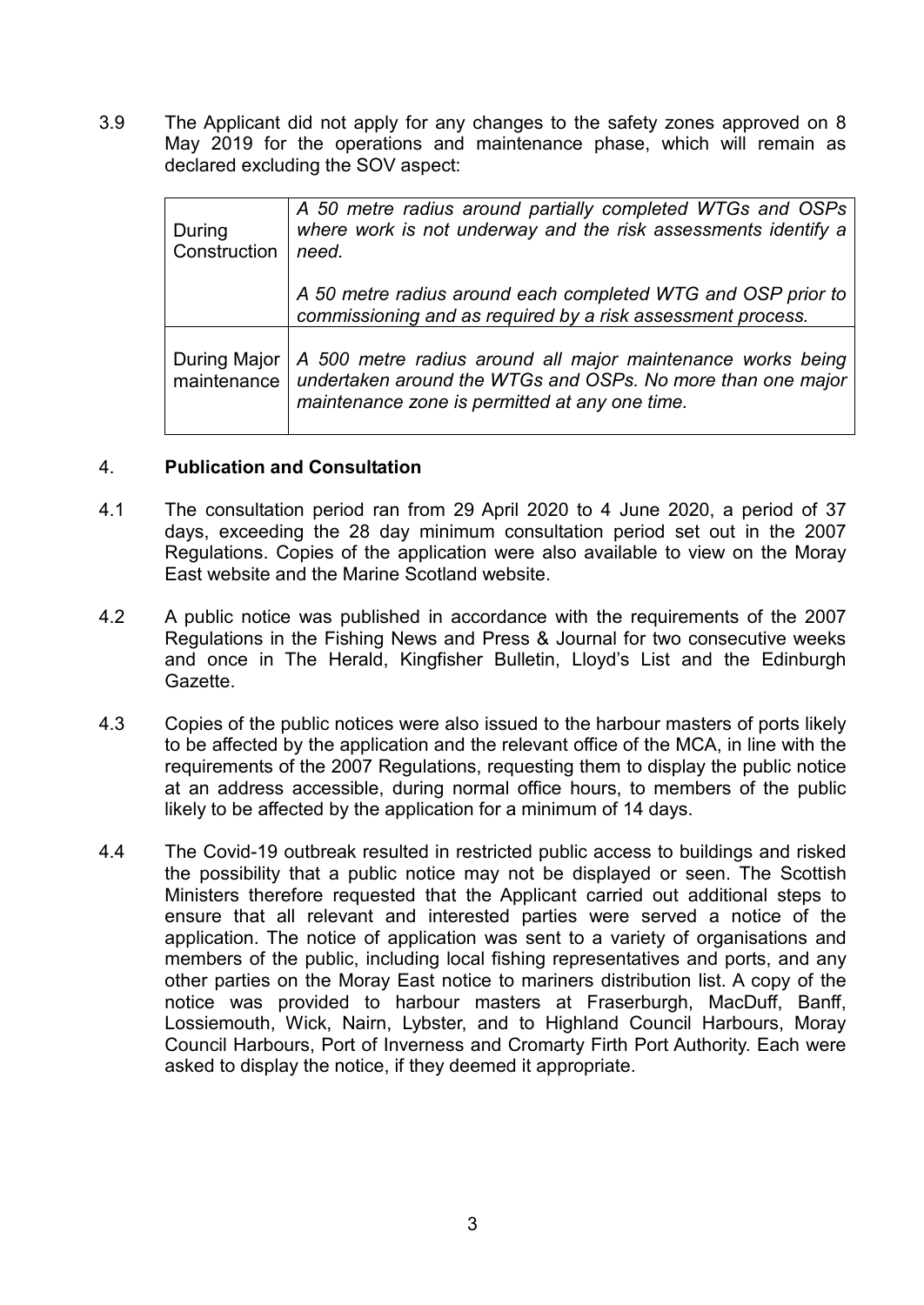### 5. **Consultation responses**

- 5.1 Comments on the application were invited by the Applicant from Nature Scot (previously known as Scottish National Heritage), the MCA, the Northern Lighthouse Board ("NLB"), UK Chamber of Shipping ("UK CoS"), the Scottish Fishermen's Federation ("SFF"), the Scottish White Fish Producers Association ("SWFPA"), the Royal Yachting Association ("RYA"), as well as from ports and harbours and other legitimate users of the sea which may be affected by the establishment of safety zones.
- 5.2 A total of nine responses were received by the Applicant. The responses from individual consultees, together with the Applicant's reply and the MS-LOT consideration in each case, can be found at Annex 2.
- 5.3 The MCA raised some comments about the application, the detail of which is provided below. The SFF and SWFPA jointly responded that they objected to the application.
- 5.4 The key points raised by the MCA are as follows:
	- I. The use of SOVs for walk-to-work activities should not by itself trigger a 500 metre safety zone during either construction or major maintenance phases, and that a vessel must be carrying out construction activities (or maintenance activities in the operational phase) for it to be classed as a construction (or maintenance) vessel under the Regulations.
	- II. The application lacked justification for the need for up to ten safety zones, resulting in the MCA requesting details on how ten areas of construction would be monitored and safely managed at the same time.
	- III. Activities related to inter array cable installation, except where the cable is being pulled into the turbine, cable burial and rock dumping, and export cable installation, are not included in the definition of construction activities under the 2007 Regulations and should not trigger a safety zone.

### 5.5 Resolution:

- I. The Applicant provided justification for the need for ten safety zones to the MCA. The MCA responded that it had received acceptable clarification about the need for the increase and was reassured that effective monitoring arrangements will be in place. The MCA confirmed to MS-LOT that it raised no objections to the increase in the number of construction safety zones from three to ten.
- II. The Applicant confirmed that export and inter-array cable works that would trigger a 500 metre safety zone, refers to the cable pull in works which is directly related to a renewable energy installation, thereby triggering a safety zone under the 2007 Regulations. The cables are laid out from the cable lay vessel, they are then pulled up into the WTG or the OSP jacket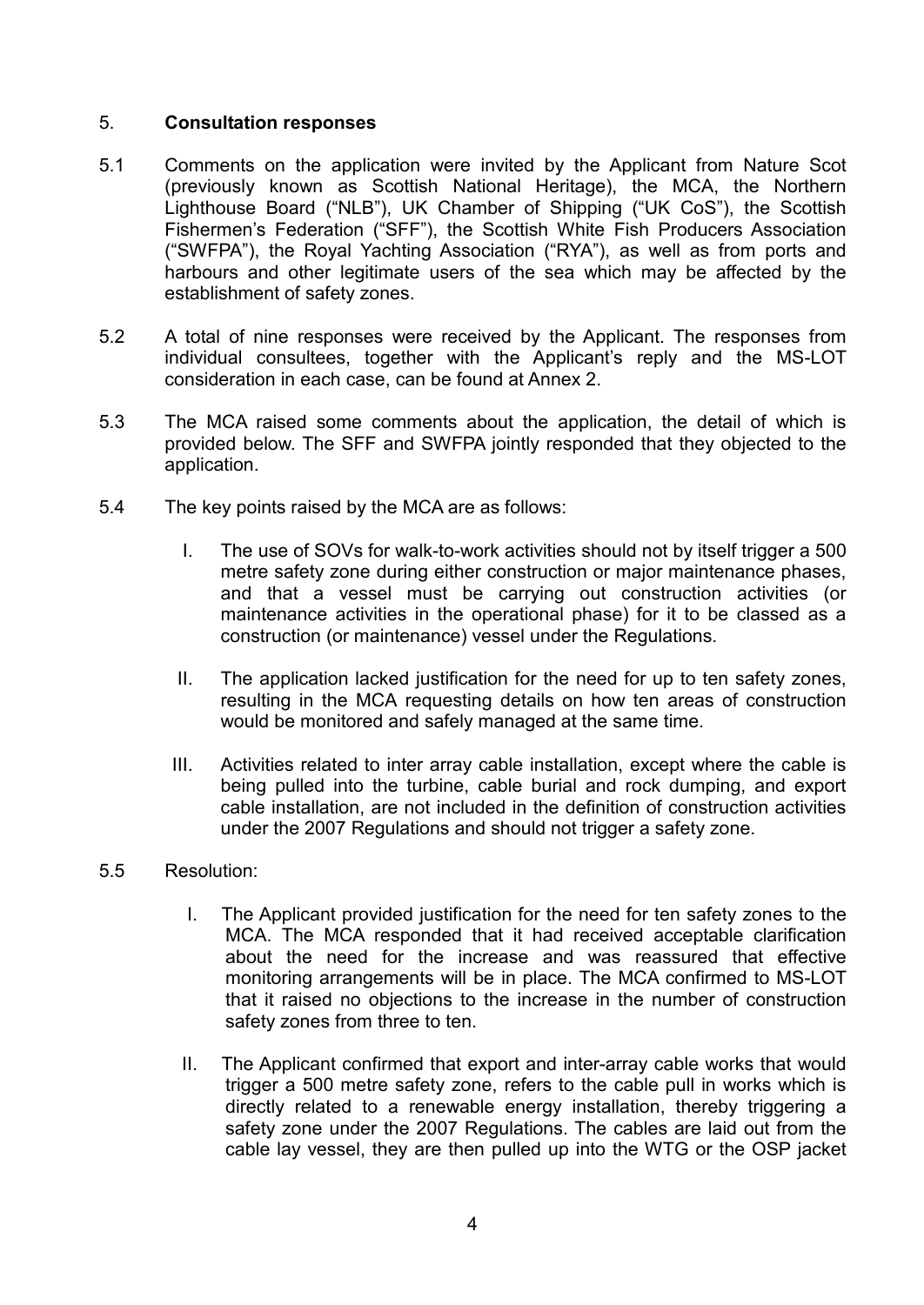so that they can then be connected to the electrical equipment inside the WTG or OSP topsides.

- III. The Applicant stated that SOVs would be involved in WTG commissioning which would require the lifting of testing and commissioning equipment onto the renewable energy structure.
- 5.6 In response to the comments raised by the MCA, as well as the SFF and SWFPA, which are set out in more detail from paragraph 5.9 onwards, the Applicant reviewed the number of safety zones requested against the activities triggering a safety zone. The Applicant identified the safety zones that could be replaced by compliance with the International Regulations for Preventing Collisions at Sea ("COLREGs"). The Applicant reduced the number of safety zones requested during construction from ten to eight.
- 5.7 MS-LOT is satisfied that there are appropriate reporting procedures and systems in place and that good seamanship and communication, with adherence to the COLREGs, will be undertaken without the need for SOVs to trigger a safety zone during walk-to-work activities. MS-LOT is also satisfied that the application includes construction activities which will trigger a safety zone because they are related directly to a renewable energy installation, as required in the 2007 Regulations.
- 5.8 The SFF and SWFPA submitted a joint response to the consultation and objected on the basis of the reduction of available fishing space when safety zones are in place and lack of justification within the application of the need for ten safety zones.
- 5.9 The key points raised by the SFF and SWFPA are outlined below:
	- I. There was no substantial evidence within the application to support the claim that a risk assessment had highlighted a need for the 'worst case scenario' of ten 500 metre safety zones.
	- II. Concern about fishing boats' transit through the wind farm area and available fishing space and requested that the activity should not reach the level of three large vessels with concomitant safety zones.
- 5.10 Resolution:
	- I. The Applicant provided the construction schedule that included information on the number of safety zones requested during the construction period and the activity each safety zone would cover. The Applicant identified the safety zones that could be replaced by compliance with COLREGs and reduced the number of safety zones requested from ten to eight. The SFF was satisfied by the construction schedule as evidence of the need for a higher number of safety zones to be active at one time during construction.
	- II. Following liaison with the SFF and SWFPA, MS-LOT agreed that the safety zones notice will declare that no more than two out of the eight active safety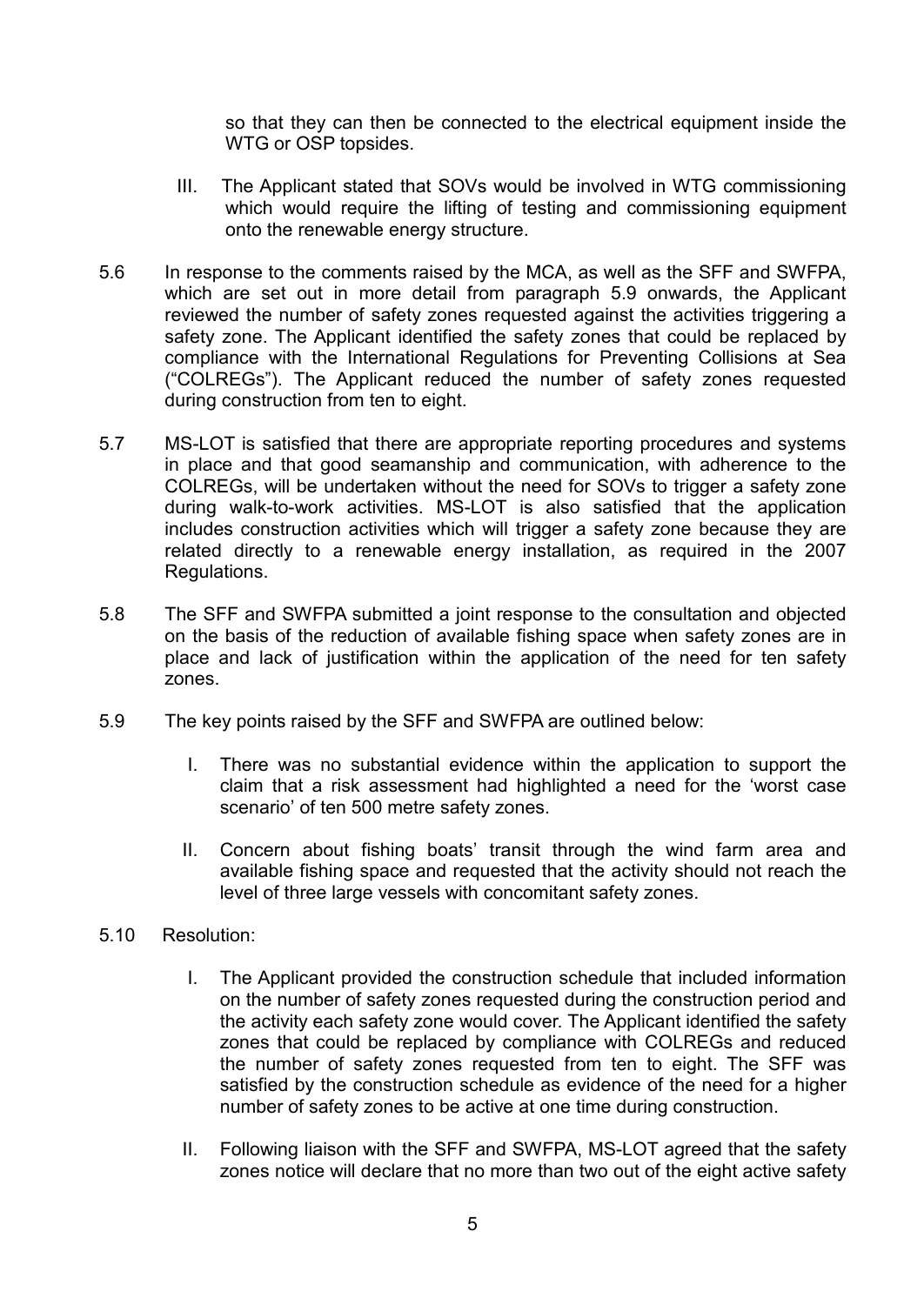zones during construction can be established concomitant to each other. SFF was satisfied with the proposal and lifted its objection to the application.

#### 6. **Options**

- 6.1 The MCA responded to the consultation on the 2019 safety zone application stating that SOVs should not trigger a 500 metre safety zone and that the use of SOVs should fit the internationally recognised law of the sea through maintaining safe distances and sufficient look out via visual observations. MS-LOT adopted the position that under the 2007 regulations, any vessel attached to a structure should trigger a safety zone, and that SOVs in RAM status that are on station next to a WTG or OSP, would trigger a safety zone.
- 6.2 Following discussion with the MCA on the 2020 application and the interpretation of the 2007 Regulations, MS-LOT agreed that SOVs should not trigger a safety zone where they are used solely for walk-to-work activities and not involved in construction works. MS-LOT proposes to modify the previous safety zone notice dated 8 May 2019 to exclude the use of SOVs during walk-to-work activities.
- 6.3 In response to consultation comments from the SFF and the SWFPA, the Applicant has reduced the number of safety zones applied for from ten to eight. MS-LOT therefore proposes to issue a safety zone notice for eight safety zones, but with no more than two safety zones sufficiently close to one anothber as to have the effect of a larger, continuous safety zone.
- 6.4 Annex 1 details the options available to the Scottish Ministers under section 95 of the 2004 Act. Under section 95(6)(g) of the 2004 Act, the Scottish Ministers may choose to modify or revoke a previous notice.
- 6.5 Schedule 16, paragraph 5 to the 2004 Act provides the procedure where the Scottish Ministers are proposing to issue a safety zone notice, including in terms that are materially different from those applied for.
- 6.6 On consideration of the application and the responses received from the MCA, and the SFF and the SWFPA, MS-LOT opted to issue a single safety zone notice to both modify a previous safety zone notice (for the reasons set out in Part 5 above), and to issue a safety zone notice in terms that are materially different from those applied for, in regard to the use of SOVs.

### 7. **Modification of a Safety Zone Notice and Materially Different Safety Zone Notice - Notice under Schedule 16**

- 7.1 MS-LOT considered the application in relation to the request for mandatory 500 metre safety zones around all construction works, including around SOVs, during walk-to-work activities, alongside the consultation responses.
- 7.2 MS-LOT concluded that sufficient procedures are already in place regarding the safety of vessels and personnel during walk-to-work activities. In so far as "construction" and "major maintenance" are related to the transport of personnel to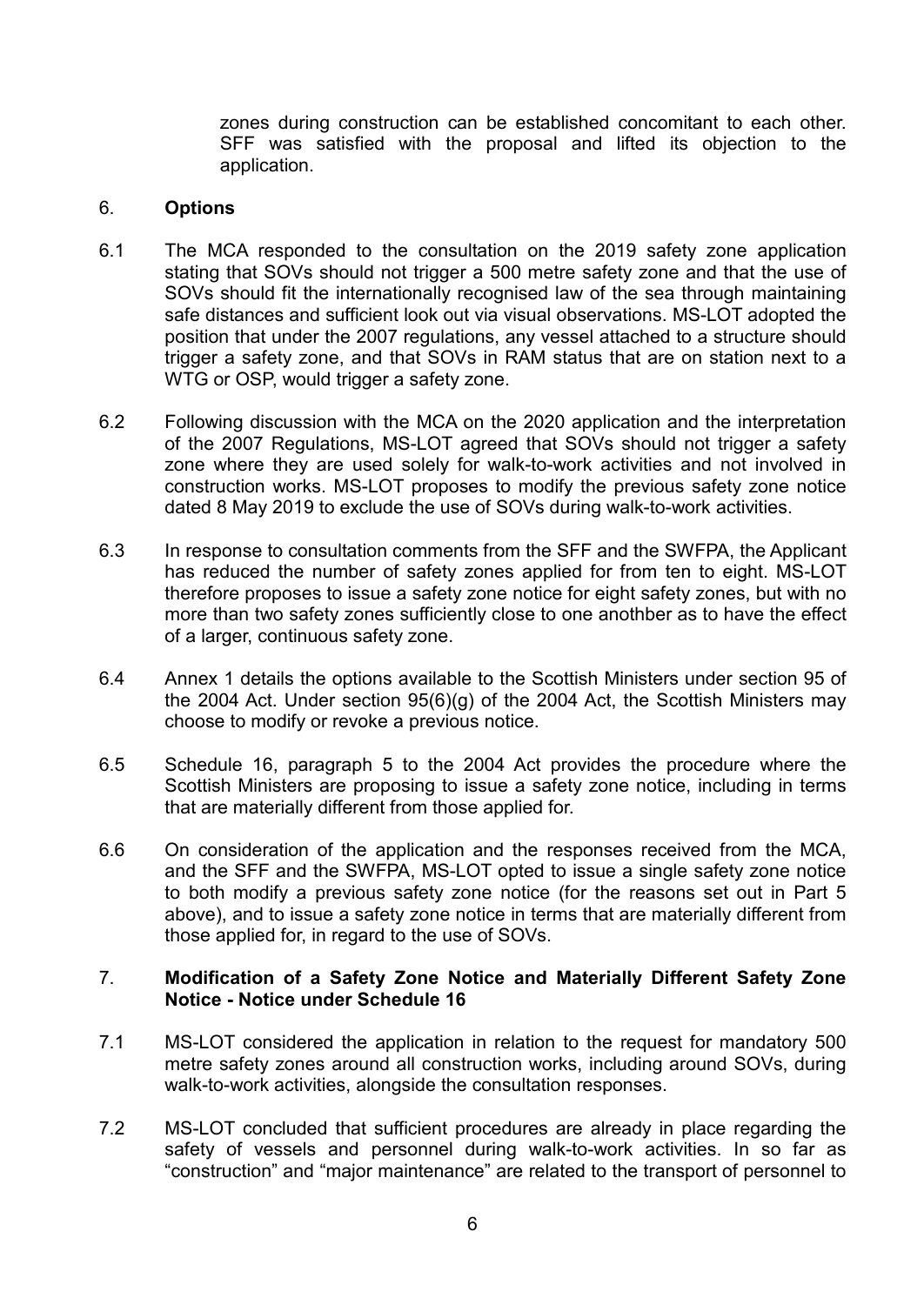the renewable energy installation to undertake such activities, a 500 metre safety zone should not be triggered where SOVs are utilised.

- 7.3 Under Schedule 16, paragraph 5(2), of the 2004 Act, where the Scottish Ministers propose to issue a safety zone notice that is materially different from the original safety zone application, and without holding a public inquiry, a notice of the proposal must be published in a way that brings it to the attention of persons likely to be affected by it. In addition, the notice of the proposal must be served on such persons considered appropriate. The notice must include a map describing where the relevant renewable energy installation is to be, or is being constructed, extended, operated or decommissioned; the waters in relation to which any declaration proposed will establish a safety zone; and any other provisions that the Scottish Ministers propose to include in the safety zone notice.
- 7.4 Under section 95 of the 2004 Act, and pursuant to paragraphs 5(1)(b) and 5(2)(b) of Schedule 16 of the 2004 Act, MS-LOT, on behalf of the Scottish Ministers, served a notice to the Applicant on 7 October 2020, which stated that Scottish Ministers propose to modify a previous safety zone notice, and issue a safety zone in terms that are materially different from those applied for.
- 7.5 Separate correspondence was sent to those consultees with an interest in the safety zone application: the MCA, NLB, Royal Yachting Association Scotland, NatureScot, the SFF, the SWFPA and the UK CoS advising them of the notice served. The notice was also published on Marine Scotland's website.
- 7.6 In line with the 2007 Regulations, a period of 28 days was given for any objections to be submitted from interested parties, and for the Applicant to forward any objections to the proposal, all in accordance with Schedule 16 to the 2004 Act.

### 8. **Response to the Notice**

- 8.1 No objections to the notice were received by the Scottish Ministers from consultees with an interest in the safety zone application.
- 8.2 The Applicant responded by stating that it had no objections to the proposed modifications to the safety zone notice.

# 9. **Public Inquiry Advice**

- 9.1 MS-LOT is satisfied that the application for a safety zone received on 1 April 2020 was suitably advertised under the terms of the 2004 Act and the 2007 Regulations and that the regulatory requirements for consultation have been complied with. In addition, MS-LOT is satisfied that the Applicant has responded to the consultation responses received and no further updates are required to the application and the supporting documentation.
- 9.2 No objections were received regarding the notice served on behalf of the Scottish Ministers of the proposal for a safety zone for reasons of a material difference to the originally proposed safety zone.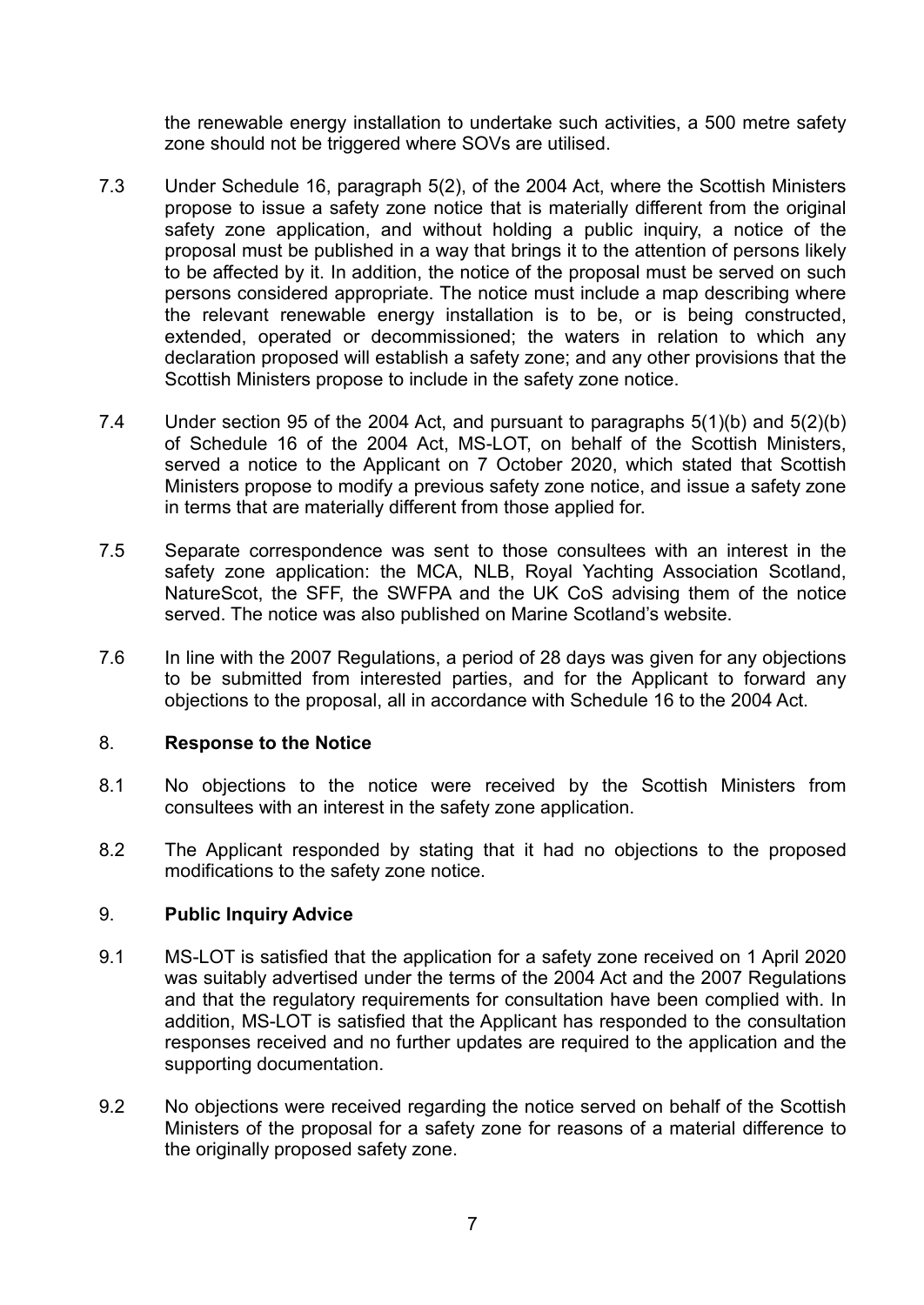9.3 MS-LOT is satisfied that a public inquiry would not provide any new or additional material for the Minister's consideration and would advise that a public inquiry is not required in this instance.

### 10. **Recommendations**

10.1 MS-LOT is satisfied that due to the high level of marine traffic in the area, it is appropriate to issue a safety zone notice specifying a rolling programme of safety zones during the construction, operation and maintenance phases of the project.

The implementation of "rolling safety zones" minimises potential disruption for other marine users, by restricting implementation to certain circumstances and time-frames and is more proportionate than permanent exclusion zones. MS-LOT concludes that the implementation of such proportionate safety zones is appropriate for the purpose of securing the safety of:

- a) the renewable energy installation or its construction, extension or decommissioning,
- b) other installations in the vicinity of the installation or the place where it is to be constructed or extended,
- c) individuals in or on the installation or other installations in that vicinity, and vessels in that vicinity or individuals on such vessels.
- 10.2 MS-LOT recommends that the Scottish Ministers approve and issue a consolidated safety zone notice that is materially different from that applied for, in accordance with paragraph 5(1)(b) of Schedule 16, and modifies the safety zone notice issued 8 May 2019, in accordance with section 95(6)(g). The modified safety zone notice recommended for approval is attached at Annex 3.
- 10.3 The modified safety zone notice will exclude SOVs where the SOVs are used solely during 'walk-to-work' activities and are not directly involved in construction or maintenance work.
- 10.4 The number of approved safety zones will be increased from three to eight, and not to ten, as applied for. The number of concomitant safety zones during construction will be limited to two.
- 10.5 The modified safety zone notice will declare that the areas specified under the application are safety zones for the purposes of securing the safety of the MEOW, individuals and vessels in its vicinity during the period of its construction, operation and maintenance.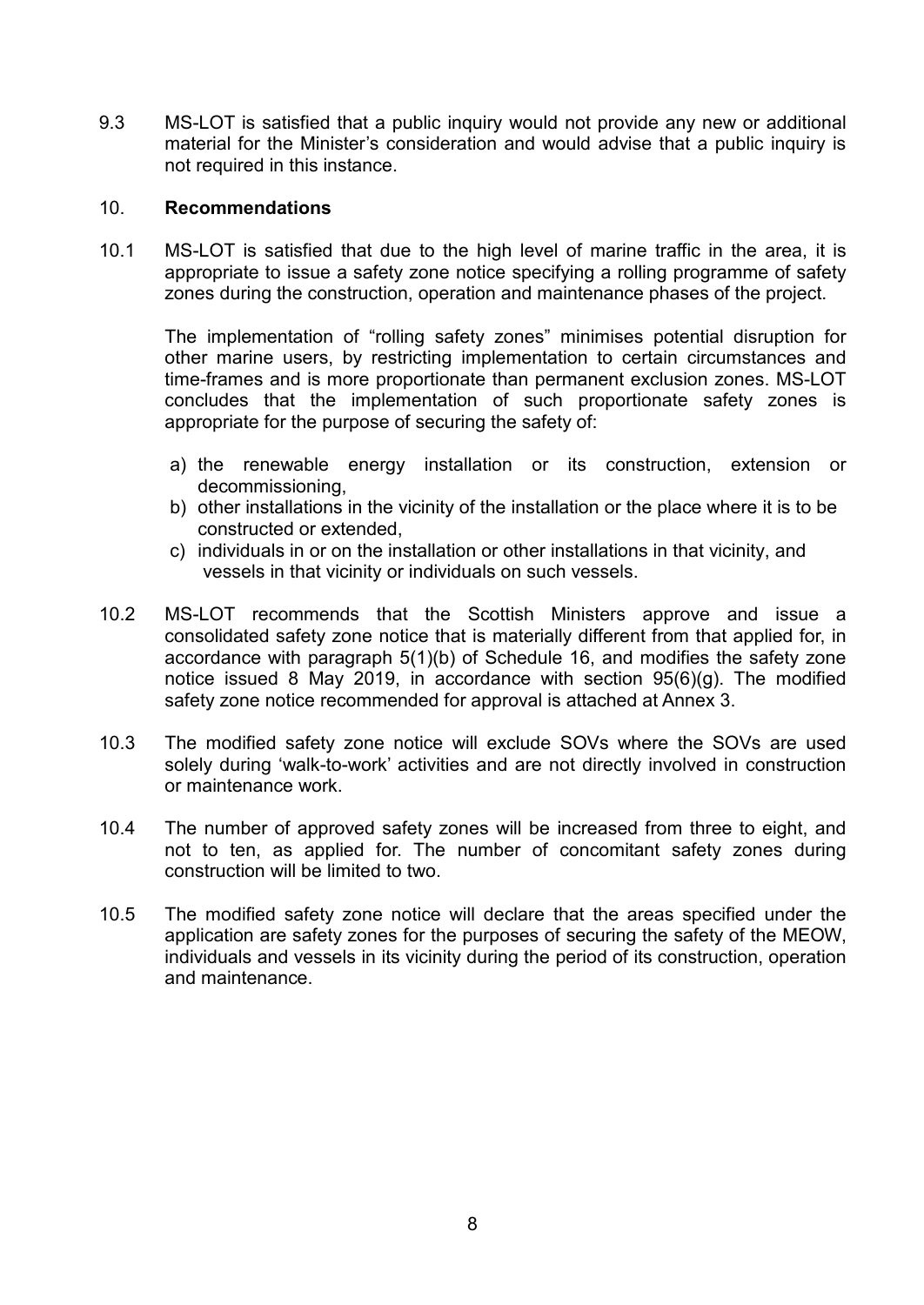10.6 The modified safety zone notice will replace the provisions in the 2019 safety zone notice with the following corresponding provisions:

| During<br>Construction | Mandatory "rolling" 500 metre safety zones established around<br>each renewable energy installation and/or their foundations, whilst<br>construction works are in progress, as indicated by the presence of<br>a construction vessel; however, these safety zones will not be<br>triggered by service operation vessels used during walk-to-work<br>activities. The safety zones will be triggered when a vessel is on<br>station at a renewable energy installation and undertaking<br>construction activities. Up to eight safety zones may be active at<br>any given time and no more than two safety zones can be<br>sufficiently close to one another as to have the effect of a larger<br>continuous safety zone. |
|------------------------|-------------------------------------------------------------------------------------------------------------------------------------------------------------------------------------------------------------------------------------------------------------------------------------------------------------------------------------------------------------------------------------------------------------------------------------------------------------------------------------------------------------------------------------------------------------------------------------------------------------------------------------------------------------------------------------------------------------------------|
|                        | A 50 metre radius around partially completed WTGs <sup>2</sup> and OSPs <sup>3</sup><br>where work is not underway and the risk assessments identify a<br>need.'                                                                                                                                                                                                                                                                                                                                                                                                                                                                                                                                                        |
|                        | A 50 metre radius around each completed WTG and OSP prior to<br>commissioning and as required by a risk assessment process.                                                                                                                                                                                                                                                                                                                                                                                                                                                                                                                                                                                             |
| During<br>Operation    | A 500 metre radius around all major maintenance works <sup>1</sup> being<br>undertaken. The safety zones will be active when a vessel involved<br>in undertaking major maintenance works is attached to, or<br>anchored next to, the renewable energy installation; however, these<br>safety zones will not be triggered by service operation vessels used<br>during walk-to-work activities. No more than one 500 metre major<br>maintenance safety zone will be active at any given time during the<br>operational phase.                                                                                                                                                                                             |

<span id="page-8-0"></span> $1$  "major maintenance works" is as defined in The Electricity (Offshore Generating Stations) (Safety Zones) (Application Procedures and Control of Access) Regulations 2007 and means works relating to any renewable energy installation which has become operational, requiring the attachment to, or anchoring next to, such an installation of a self-elevating platform, jack-up barge, crane barge or other maintenance vessel.

<sup>2 &</sup>quot;WTG" means Wind Turbine Generator.

<sup>3 &</sup>quot;OSP" means Offshore Substation Platform.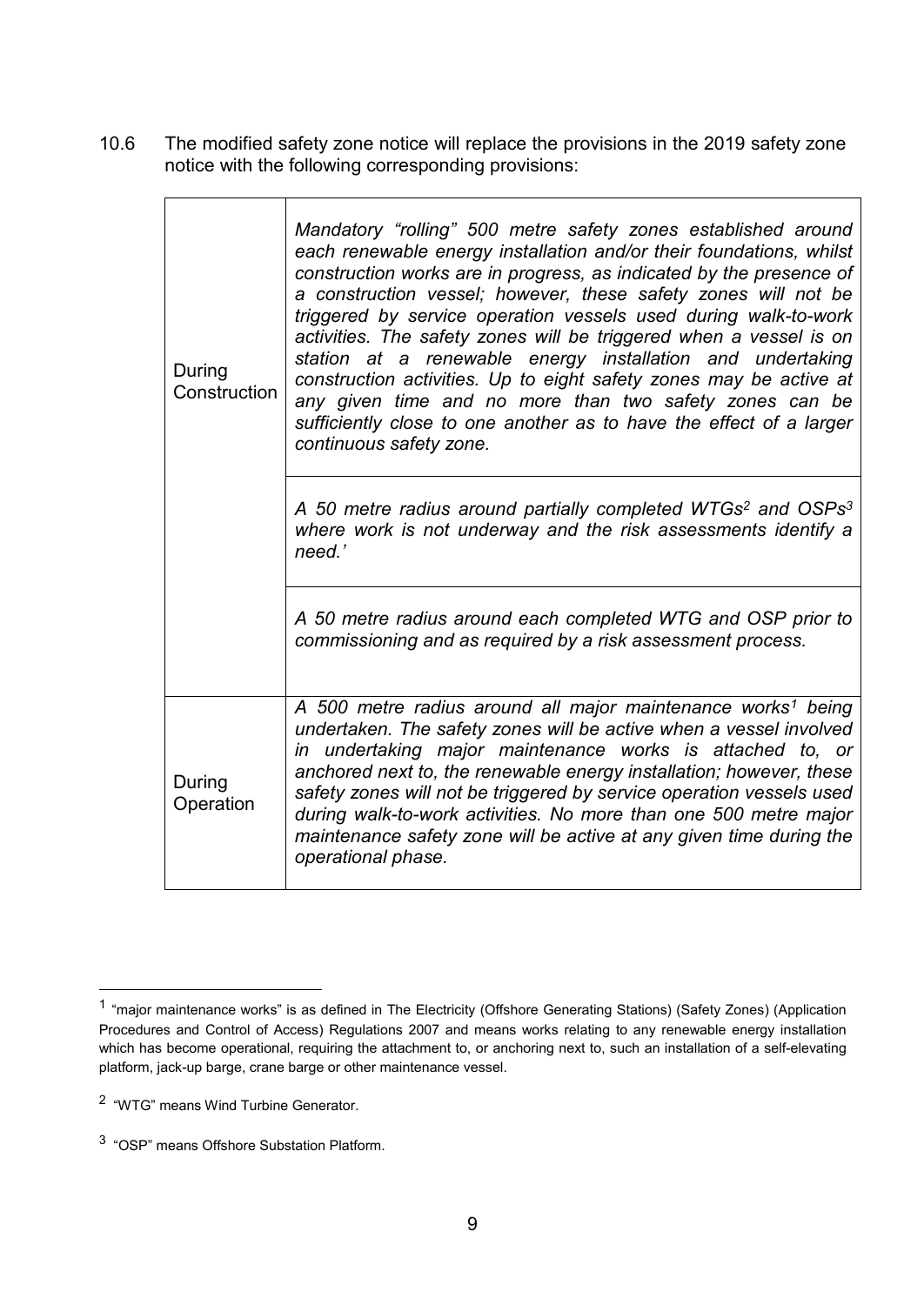- 10.7 The following provisions within the 2019 safety zone notice will be retained after making these modifications:
	- *'A 50 metre radius around partially completed WTGs and OSPs where work is not underway and the risk assessments identify a need.'*
	- *'A 50 metre radius around each completed WTG and OSP prior to commissioning and as required by a risk assessment process.'*
- 10.8 A copy of the safety zone notice can be found at Annex 3.
- 10.9 A separate application will be made for safety zones required during decommissioning.
- 10.10 Following approval from the Scottish Ministers of the recommendation, MS-LOT on behalf of the Scottish Ministers will administer this process.

### 11. **Right of appeal**

11.1 Where the Scottish Ministers reject an application, the applicant may lodge an appeal. Further detail on the right the appeal the Scottish Ministers' decision is found at 4.3 of Annex 1. The application is not being rejected and the Applicant has not raised any objections to the proposed safety zone notice that we are recommending.

### **Giulia Agnisola**

Marine Scotland Licensing Operations Team Marine Planning and Policy 9 December 2020

| <b>Annex 1 - Legislative background</b>                | Page 12 |
|--------------------------------------------------------|---------|
| <b>Annex 2 – Background and Consultation responses</b> | Page 15 |
| <b>Annex 3 - Notice of the Safety Zone</b>             | Page 21 |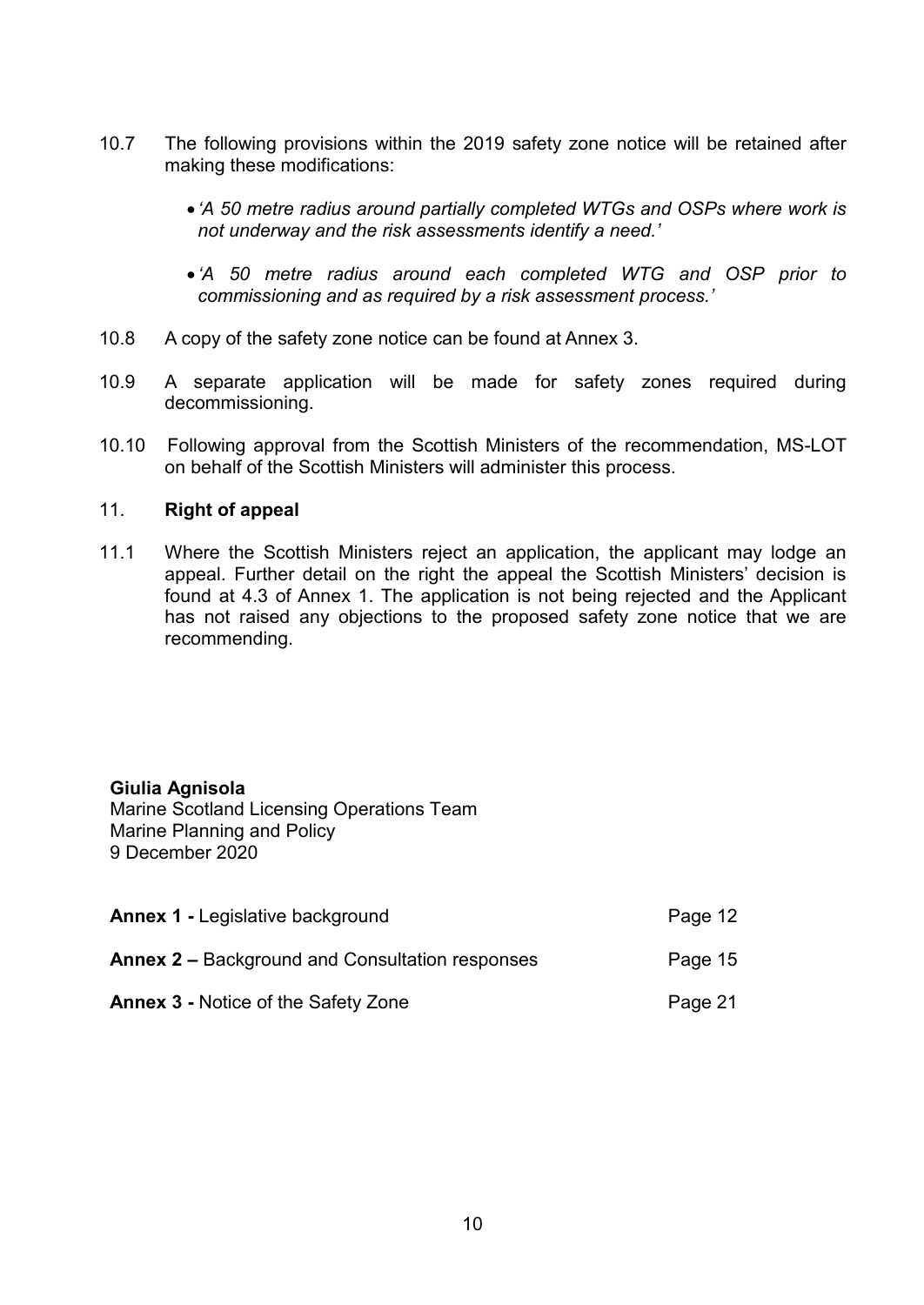|                                                                                 |  |                                  | For Information |          |           |
|---------------------------------------------------------------------------------|--|----------------------------------|-----------------|----------|-----------|
| List:                                                                           |  | For<br>For<br>Action<br>Comments | Portfolio       | Constit  | General   |
|                                                                                 |  |                                  | Interest        | Interest | Awareness |
| Minister for Energy, Connectivity and the   X<br><b>Islands</b>                 |  | X                                | X               |          |           |
| Cabinet Secretary for the Environment,<br><b>Climate Change and Land Reform</b> |  |                                  | Х               |          |           |
| Cabinet Secretary for the Rural Economy                                         |  |                                  | х               |          |           |

DG Economy Director of Marine Scotland Mike Palmer David Pratt Zoe Crutchfield Mike Bland Roger May Mark Christie Paul Smith David Stevenson Debbie Ramsay Joanna Dingwall David Moffat Fiona McClean Kenneth Hannaway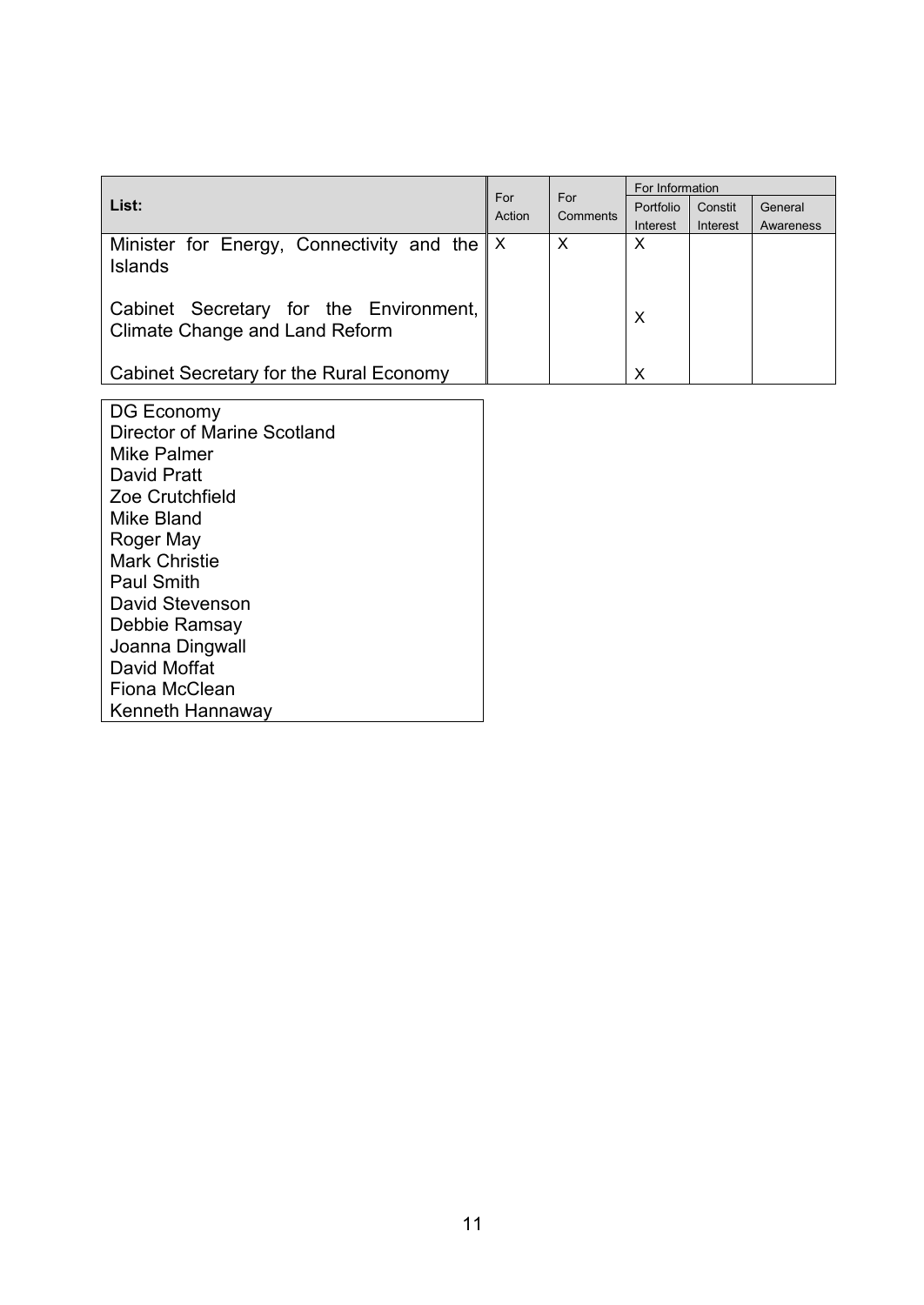# **ANNEX 1**

# **LEGISLATIVE BACKGROUND**

### 1. **Scotland Act 2016**

1.1 Section 62 of the Scotland Act 2016 amended the Energy Act 2004 ("the 2004 Act") and transferred the responsibility for determination of safety zone applications within Scottish waters (or an area of waters in a Scottish part of a Renewable Energy Zone) from the Secretary of State to the Scottish Ministers.

### 2. **Energy Act 2004**

- 2.1 The Scottish Ministers have the power to issue a safety zone notice for renewable energy installations under section 95 of the 2004 Act. A safety zone notice may be issued by the Scottish Ministers following an application or their own initiative. Schedule 16 of the 2004 Act makes further provision about the procedures for the declaration of safety zones.
- 2.2 Section 95(2) states that the Scottish Ministers may issue a notice declaring that such areas as are specified or described in the notice are to be safety zones, if the Minister considers it is appropriate for the purpose of securing the safety of:
	- "a) the renewable energy installation or its construction, extension or decommissioning,
		- b) other installations in the vicinity of the installation or the place where it is to be constructed or extended,
		- c) individuals in or on the installation or other installations in that vicinity, or
		- d) vessels in that vicinity or individuals on such vessels."
- 2.3 Section 95(3) provides that the Scottish Ministers may issue a notice for a section 95(2) purpose either on an application by any person; or where no such application is made, on their own initiative.
- 2.4 Section 95(5) states that an area may be declared to be a safety zone only if it is an area around or adjacent to a place where a renewable energy installation is to be, or is being, constructed, extended, operated or decommissioned; but a safety zone may extend to waters outside the waters subject to regulation under this section.
- 2.5 Section 95(6) sets out the requirements of a notice and optional exclusions or conditions:
	- "Section  $95(6)(a)$  and (b) require that a section  $95(6)$  notice must identify the renewable energy installation and the date it is to come into force or how that date will be determined;
	- Section 95(6)(c) states that a section 95(6) notice may provide that the area of a safety zone can be varied by reference to factors specified in, or determinations made in accordance with the notice;
	- Section 95(6)(d) states that a notice may provide prohibitions on specified activities carried on within the safety zone;;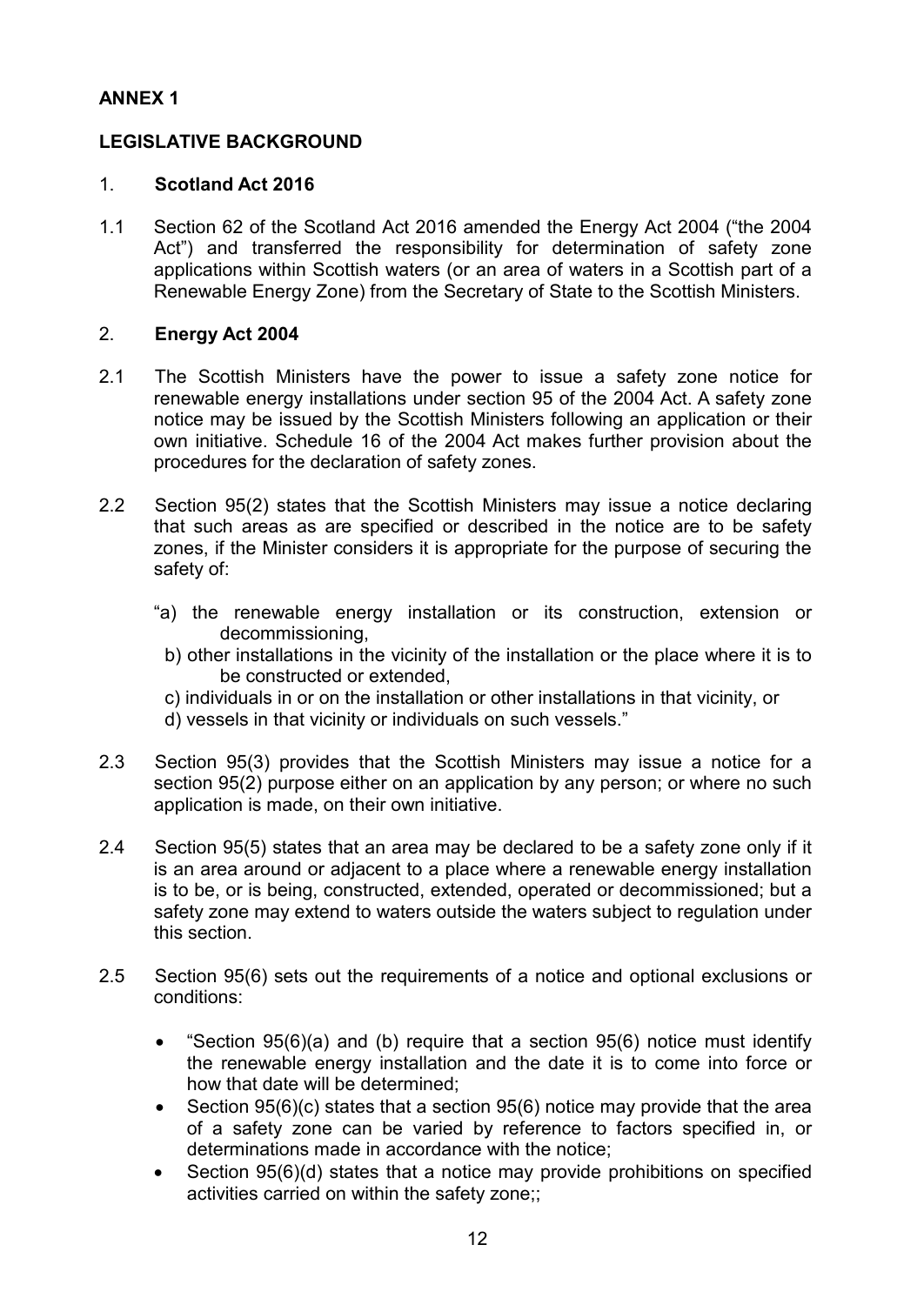- 95(6)(g) provides that a notice may modify or revoke a previous notice; and
- Section 95(6)(h) provides that a notice may make different provision in relation to different cases."
- 2.6 Under Section 95(7), where a section 95 notice is issued or a determination is made on that notice, the Scottish Ministers must either:
	- a) publish the notice or determination in a way that brings it, as soon as is reasonably practicable, to the attention of persons likely to be affected by it; or
	- b) secure that it is published in this way either by the applicant for the notice; or in the case of a determination made by a person other than the Scottish Ministers, by the applicant for the notice or by the person who made the determination.
- 2.7 Section 96 covers prohibited activities in safety zones. Section 96(4) allows provision for the permissions to apply in relation only to certain specified or described times; and for the permissions to apply only to specified or described persons, vessels, and s purposes.
- 2.8 Paragraph 5 of Schedule 16 to the 2004 Act lists the actions that the Scottish Ministers must undertake where they propose to issue a safety zone notice in terms that are materially different from those applied for.
- 2.9 The Scottish Ministers must publish notice of the proposal and allow those affected by it to raise any objections within a timeframe that is not shorter than the minimum period of the consultation held on the original safety zone application. Where an objection is sent to the Scottish Ministers, they must consider such objection and determine whether a public inquiry is necessary.

### 3. **Electricity (Offshore Generating Stations) (Safety Zones) (Application Procedures and Control of Access) Regulations 2007**

- 3.1 The application process for applicants to the Secretary of State (interpreted as to the Scottish Ministers following the transfer of powers) is set out in Part 2 of the Electricity (Offshore Generating Stations) (Safety Zones) (Application Procedures and Control of Access) Regulations 2007 ("the 2007 Regulations").
- 3.2 Regulation 3 sets out the information required in support of a safety zone application.
- 3.3 Regulations 4 and 5 set out the requirement for an applicant to publish a notice of application and where such notice must be served. Regulation 4 requires the Public Notice to be published for two successive weeks in one or more local newspapers, in Lloyd's List and in one or more national newspapers, the Edinburgh Gazette and in one or more appropriate fishing trade journals.
- 3.4 Regulation 5 requires that the notice of application must be served within 21 days of the earliest date of publication of the notice upon the Maritime and Coastguard Agency, the Scottish Ministers and the owner (or operator, if a different person), of the relevant renewable energy installation where that person is not the applicant.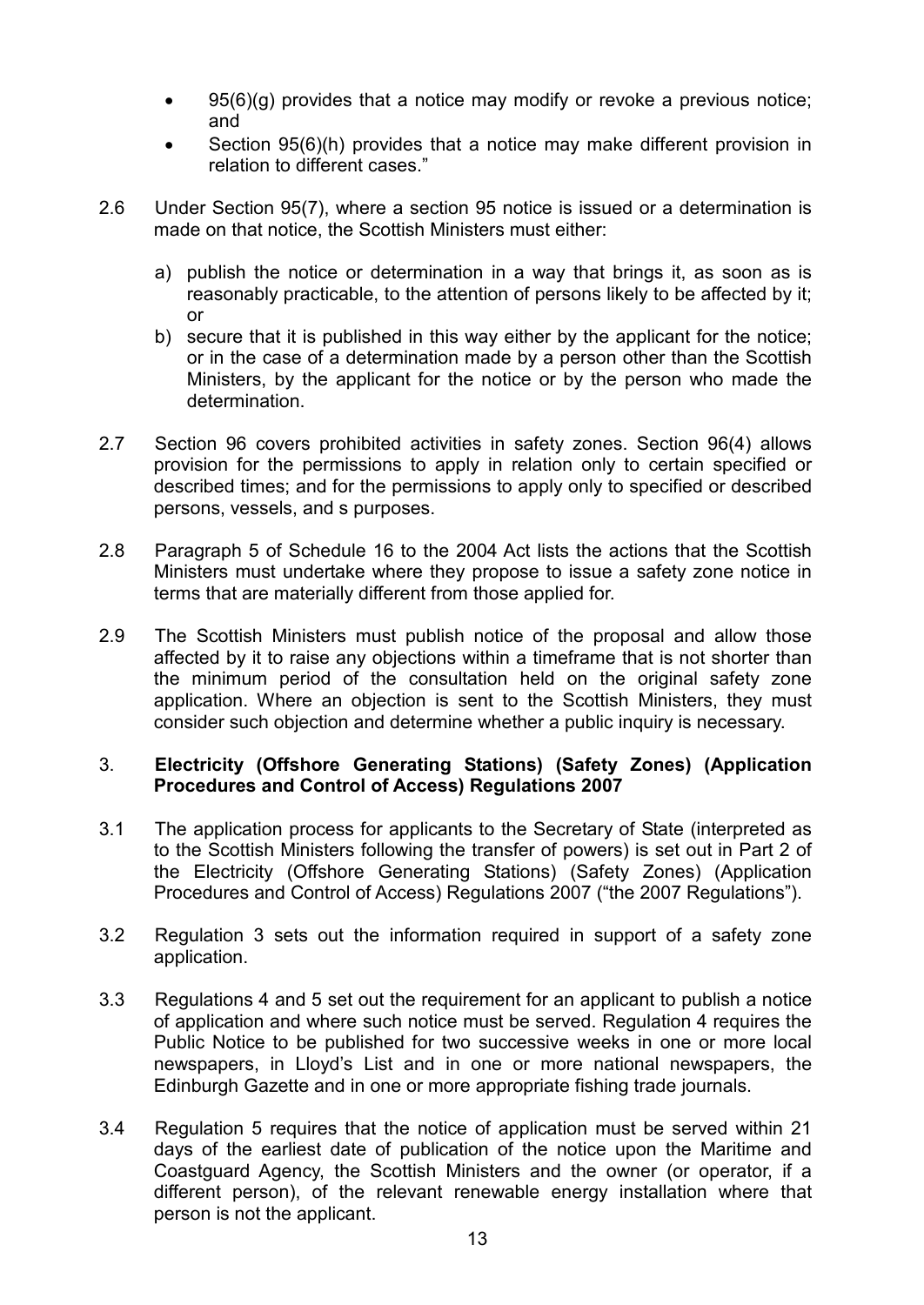3.5 Regulation 6 establishes the minimum consultation period of 28 days from the date of publication or service of the notice for receiving objections. If an objection is sent to a person other than the Scottish Ministers, the recipient of the objection must send a copy of the objection to the Scottish Ministers within 14 days. Regulation 7 makes provisions for the publication of notice of a public inquiry, if a public inquiry is to be held under Schedule 16 of the 2004 Act.

### 4. **Applying for safety zones around offshore renewable energy installation guidance**

- 4.1 It is advised that an application for a safety zone should be completed in accordance with the following Department of Energy and Climate Change ("DECC") Guidance, 'Applying for safety zones [around offshore renewable](https://itportal.beis.gov.uk/EIP/pages/files/file40651.pdf)  [energy installations'](https://itportal.beis.gov.uk/EIP/pages/files/file40651.pdf) (November 2011) ("DECC 2011 Guidance").
- 4.2 Section 4 of the DECC 2011 Guidance sets out the process for applying for a safety zone, which includes the requirement for an application for s.36 consent to consider whether a safety zone is needed as part of the assessment of the impact of the proposed installation on the safety of navigation. The need for, and environmental impact of, safety zones was identified in the original [Environmental Impact Assessment Report \(2018\)](http://marine.gov.scot/data/neart-na-gaoithe-offshore-windfarm-revised-design-eia-report-volume-1-main-text) which accompanied the applications for the s.36 consent and the Marine Licences under section 20(1) of the Marine (Scotland) Act 2010.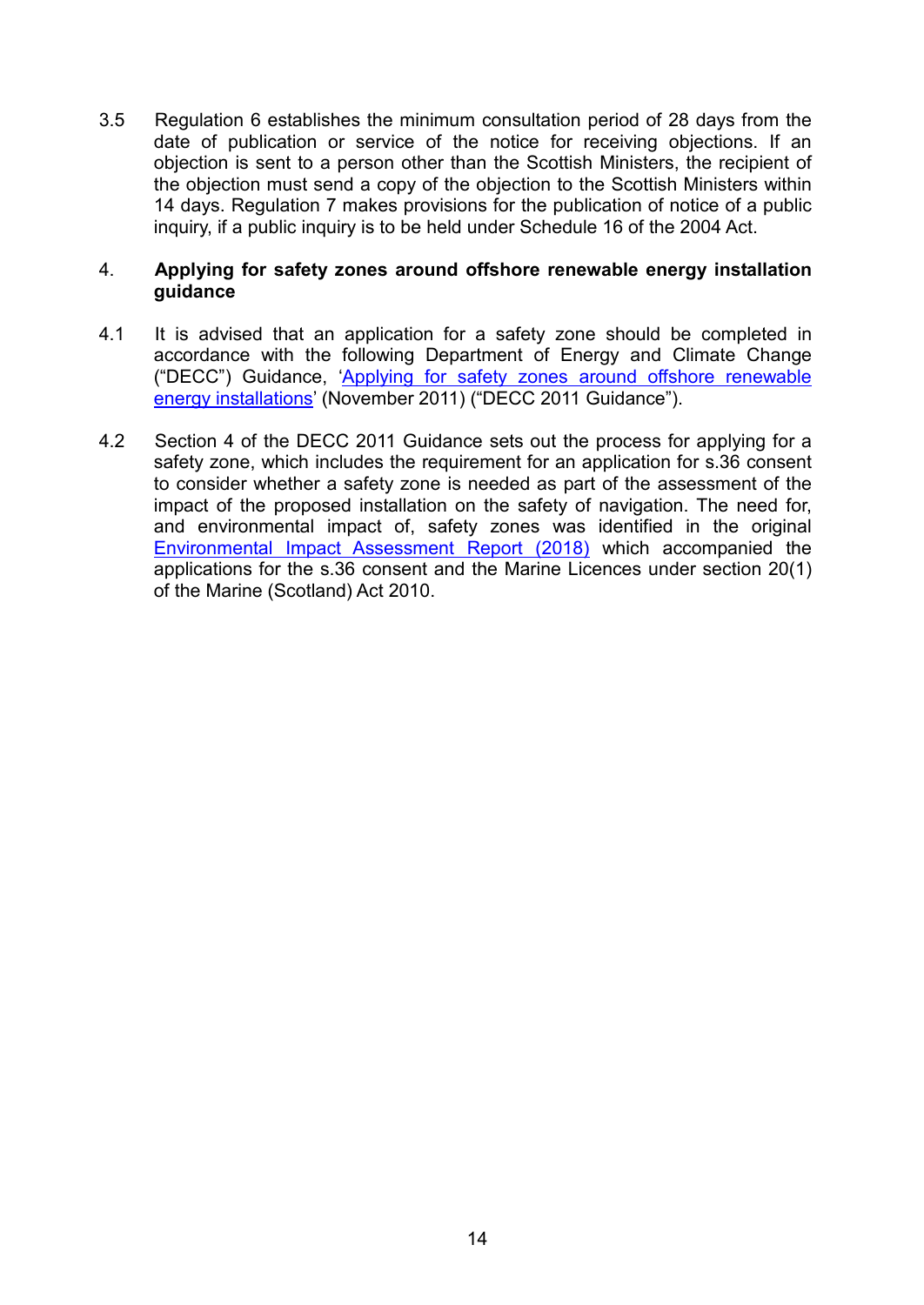### **ANNEX 2**

### 1. **Background and Consultation responses**

- 1.1 On 19 March 2014 the Scottish Ministers granted in favour of Telford Offshore Windfarm Limited (Company Number 07386810), Stevenson Offshore Windfarm Limited (Company Number 07386838) and MacColl Offshore Windfarm Limited (Company Number 07386891), all having their registered office at C/O Shepherd And Wedderburn Llp, Condor House, St. Paul's Churchyard, London, EC4M 8AL (previous address 1st floor, 14/18 City Road, Cardiff, CF24 3DL), consents under section 36 ("s.36") of the Electricity Act 1989 ("the Electricity Act") for the construction and operation of Telford Offshore Windfarm, Stevenson Offshore Windfarm and MacColl Offshore Windfarm respectively, collectively referred to as Moray Offshore Windfarm (East) Limited ("Moray East") or ("the Applicant"). The original s.36 consents were varied by the Scottish Ministers on 22 March 2018 ("the s.36 consents"). Subsequently, on 8 June 2018, the s.36 consents were assigned, with the authority of the Scottish Ministers, to Moray Offshore Windfarm (East) Limited (Company Number 07101438), previously known as Moray Offshore Renewables Limited and having its registered office at C/O Shepherd And Wedderburn Llp, Condor House, St. Paul's Churchyard, London, EC4M 8AL.
- 1.2 Moray East Offshore Windfarm will comprise of 100 Wind Turbine Generators ("WTGs") located approximately 12 nautical miles east of the Caithness coast. Three Offshore Substation Platforms ("OSPs") and three subsea export cable circuits which shall be installed and will make landfall at Inverboyndie Bay in Aberdeenshire.
- 1.3 On 27 September 2018 the Applicant submitted a safety zone application and supporting documentation for a notice to be issued by the Scottish Ministers under section 95(2) of the Energy Act 2004 ("the 2004 Act"), declaring that areas specified under that application be safety zones during the period of its construction, operation and maintenance. The Maritime and Coastguard Agency ("MCA") responded to the consultation stating that Service Operations Vessels ("SOVs") should not trigger a 500 metre safety zone and that the use of SOVs should fit the internationally recognised law of the sea through maintaining safe distances and sufficient look out via visual observations. Marine Scotland took the position that under the 2007 regulations, any vessel attached to a structure should trigger a safety zone, and that SOVs in RAM status that are on station next to a WTG or OSP, would trigger a safety zone.
- 1.4 On 8 May 2019 the Scottish Ministers issued a notice under section 95(2) of the 2004 Act declaring safety zones in the following terms: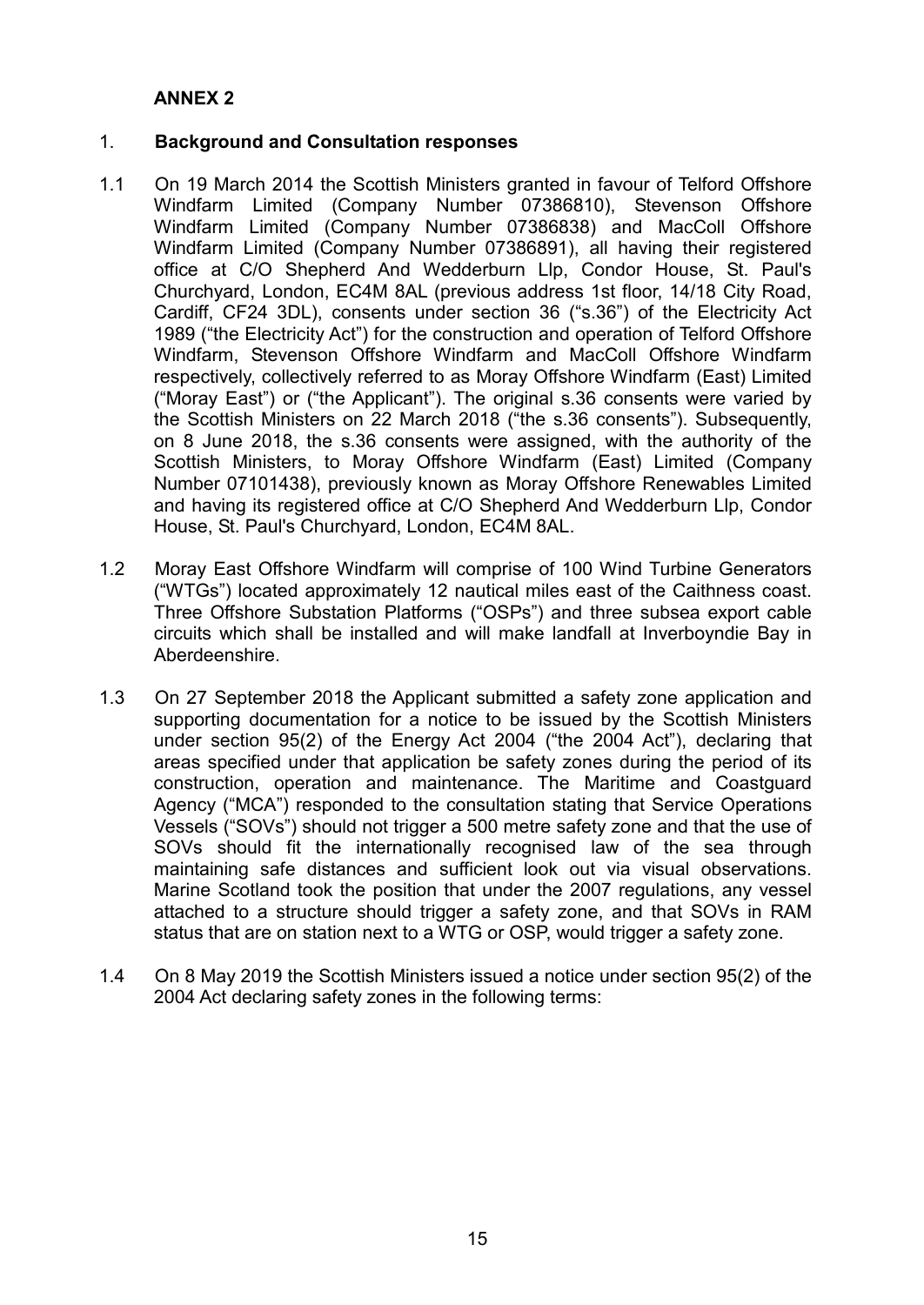| During                                              | A mandatory 500 metre ("m") radius safety zone around<br>each Wind Turbine Generator ("WTG") and Offshore<br>Substation Platform ("OSP") where construction works are<br>taking place that include sensitive activities being undertaken<br>by vessels RAM, A maximum of three of such zones is<br>permitted at any one time. |  |
|-----------------------------------------------------|-------------------------------------------------------------------------------------------------------------------------------------------------------------------------------------------------------------------------------------------------------------------------------------------------------------------------------|--|
| Construction                                        | A 50 m radius around partially completed WTGs and OSPs<br>where work is not underway and the risk assessments<br>identify a need.                                                                                                                                                                                             |  |
|                                                     | A 50 m radius around each completed WTG and OSP prior<br>to commissioning and as required by a risk assessment<br>process.                                                                                                                                                                                                    |  |
| During<br>Operations<br>and<br>Maintenance<br>Phase | A 500 m radius around all major maintenance <sup>2</sup> works being<br>undertaken around WTGs and OSPs. No more than one<br>major maintenance zone is permitted at any one time                                                                                                                                              |  |

### 2. **Consultation responses**

- 2.1 A range of views about the proposed safety zones were submitted by consultees. Whilst there was a general acceptance that safety zones dimensions and applications set out in the application were reasonable measures to secure the safety of mariners and those people working on the WTGs and OSPs, a number of consultees raised issues about aspects of the proposed safety zone. A summary of the responses of individual consultees and the Applicant's response to the points raised is set out below.
- 2.2 **The Maritime and Coastguard Agency ("MCA")** whilst supportive of applications for safety zones during construction, major maintenance and decommissioning where large construction vessels are alongside structures, remained of the opinion that the use of SOVs for walk-to-work activities should not by itself trigger a 500 metre safety zone during either the construction or major maintenance phases. The MCA further stated that a safety zone should only be triggered when a vessel is carrying out construction activities (or maintenance activities in the operational phase).
- <span id="page-15-0"></span>2.2.1 The MCA also requested further details on the operational arrangements for managing ten sites, specifically with regards to the number of vessels that would be required and how that would be managed and monitored.

<sup>&</sup>lt;sup>2</sup> "Major maintenance" works are defined in The Electricity (Offshore Generating Stations) (Safety Zones) (Application Procedures and Control of Access) Regulations 2007 ("the 2007 Regulations") as *"works relating to any renewable energy installation which has become operational, requiring the attachment to, or anchoring next to, such as the installation of a selfelevating platform, jack-up barge, crane barge or other maintenance vessel".*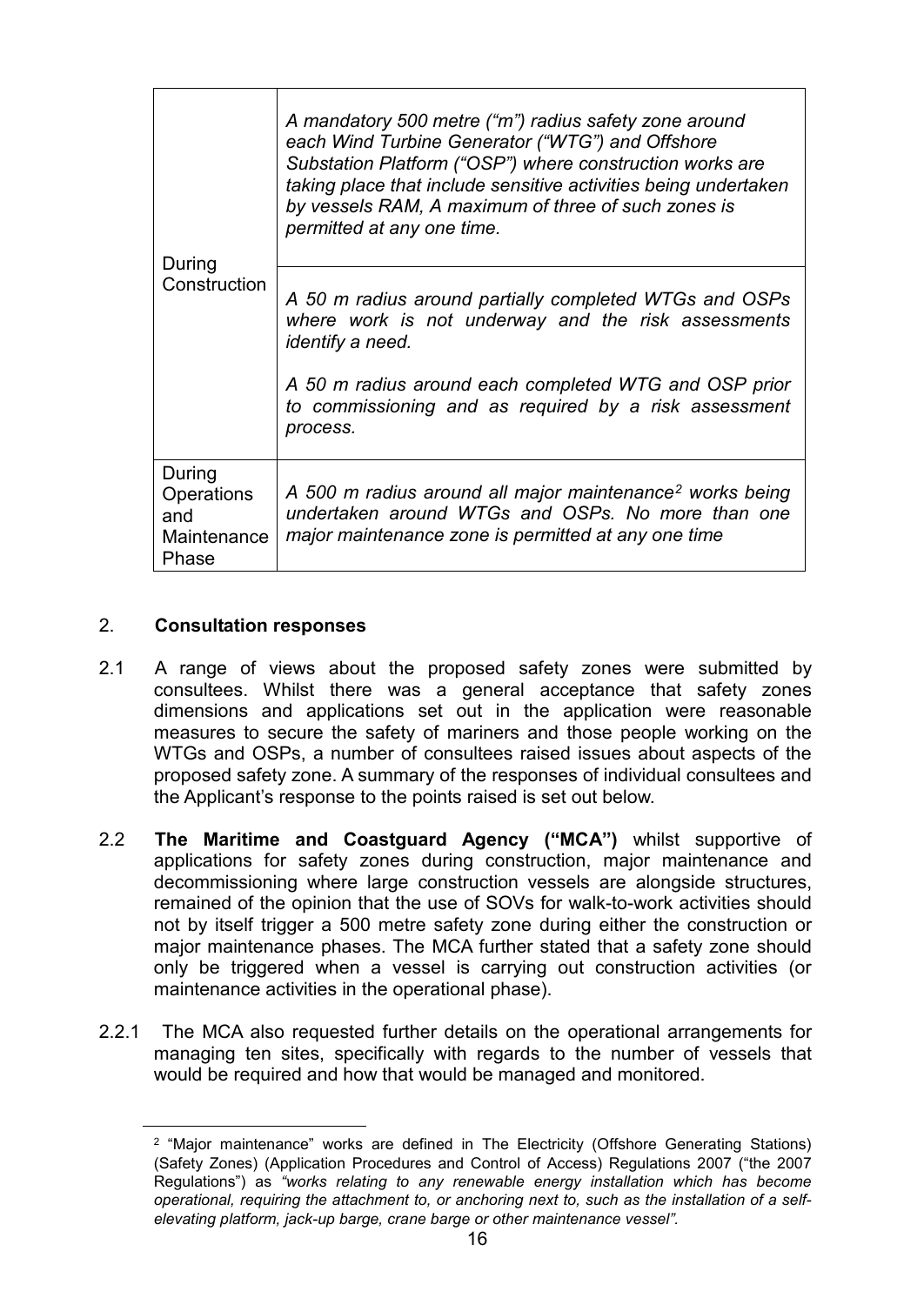- 2.2.2 The Applicant held discussions with the MCA and provided clarity on the need for up to ten safety zones at any one time and how the ten sites would be managed. The Applicant also provided reassurance to the MCA that effective monitoring arrangements will be in place for all safety zone locations.
- 2.2.3 The MCA recommended approval of up to ten safety zones triggered at one time on the basis that the Applicant had provided further clarity on the need for ten safety zones, how the sites and vessels would be managed, and reassurance that effective monitoring arrangements will be in place.
- 2.2.4 The MCA remained of the opinion that SOVs for walk-to-work should not be triggering 500 metre safety zones and also did not agree with all items listed as construction activities in the Application with the potential to trigger safety zones. Activities that the MCA did not agree to were:
	- Inter array cable installation (except where the cable is pulled into the turbine);
	- Cable burial and rock dumping; and
	- Export Cable installation with vessels approaching the fixed structures for works.
- 2.2.5 In response, the Applicant confirmed that export and inter-array cable works that would trigger a 500 metre safety zone, refers to the cable pull in works which is directly related to a renewable energy installation, thereby triggering a safety zone under the 2007 Regulations. The cables are laid out from the cable lay vessel, they and are then pulled up into the WTG or the OSP jacket so that they can then be connected to the electrical equipment inside the WTG or OSP topsides.
- 2.2.6 The Applicant stated that SOVs will be involved in WTG commissioning which will require the lifting of testing and commissioning equipment onto the renewable energy structure.
- 2.2.7 The Applicant highlighted that in in line with The International Regulations for Preventing Collisions at Sea 1972 ("COLREGs"), vessels should keep a safe distance away from construction vessels when work is being undertaken and vessels are underway but not making way and display RAM status or anchor lights. Safety zone status would allow this to be clearly defined, reinforcing the safety of both construction vessels and other sea users.
- 2.2.8 Marine Scotland's Response The 2007 Regulations state that:
	- I. "major maintenance works" means works relating to any renewable energy installation which has become operational, requiring the attachment to, or anchoring next to, such an installation of a selfelevating platform, jack-up barge, crane barge or other maintenance vessel;

and that a "standard safety zone" means:

II. in the case of the proposed or ongoing construction, extension or decommissioning of a wind turbine, or of major maintenance works in respect of such an installation, a safety zone with a radius of 500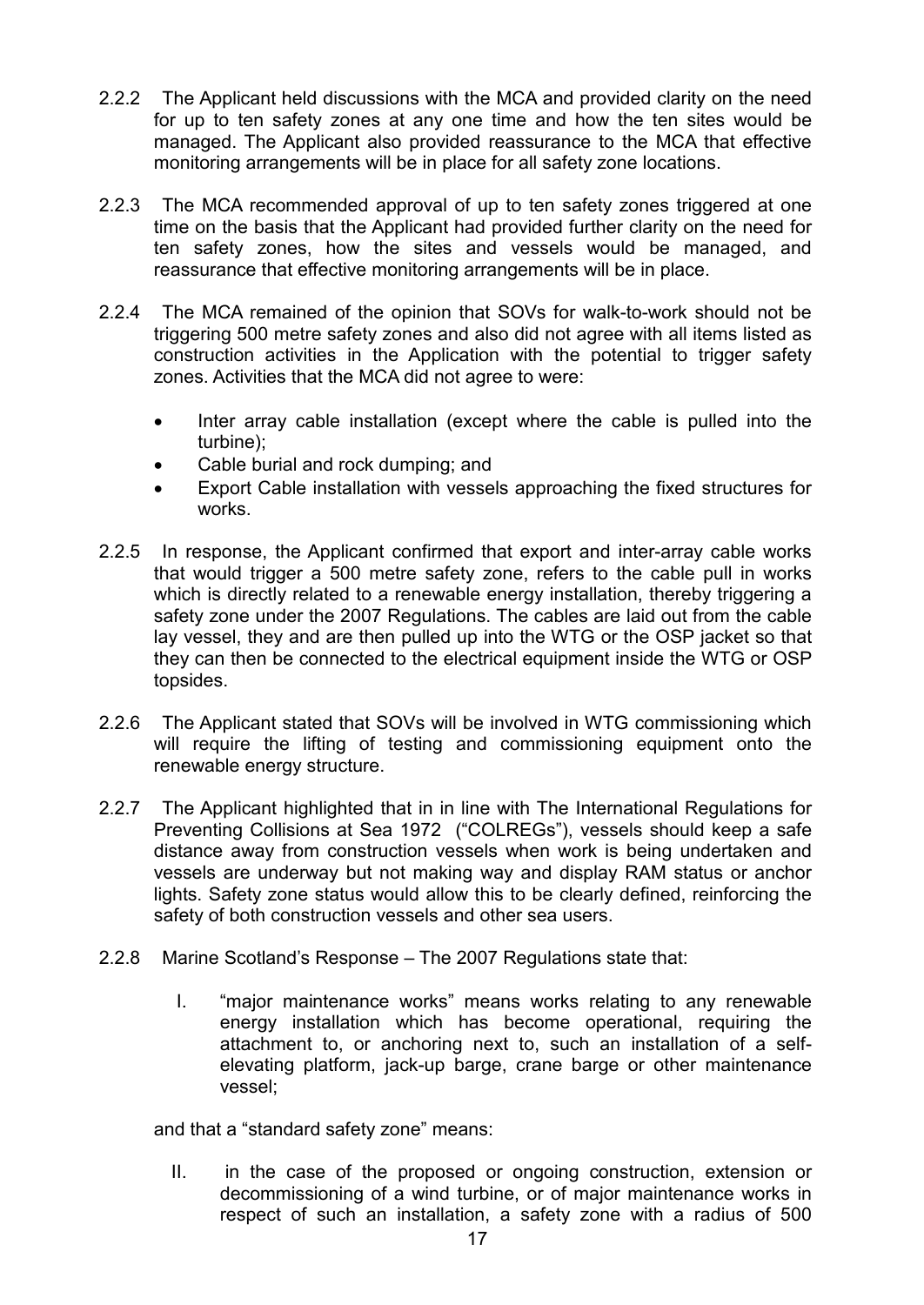metres measured from the outer edge at sea level of the proposed or existing wind turbine tower;"

- 2.2.9 The MCA is the statutory consultee with responsibility for ensuring the navigational safety of the marine environment, therefore the Marine Scotland Licensing Operations Team ("MS-LOT"), is satisfied with the MCA representations and that there are appropriate reporting procedures and systems in place for dangerous manoeuvres and COLREGs contraventions cover the use of SOVs. MS-LOT is content not to include the SOVs used for walk-to-work activities as part of the safety zone during the construction, and operation and maintenance phases.
- 2.3 **NatureScot** offered no comments on the application.
- 2.4 **The UK Chamber of Shipping ("UK CoS")** requested clarification on whether the intention was to potentially have ten construction vessels or SOVs operating concurrently on 10 different structures during the construction phase, and of the number of guard vessels that may be used. The UK CoS also stated that it does not support mandatory 500 metre safety zones around partially completed structures at which no work is underway and there are no workers to protect.
- 2.4.1 The Applicant confirmed that the ten safety zones applied for was the maximum for a 'worst case scenario', that 500 metre safety zones will only be used where construction work is ongoing, and 50 metre safety zones will be active around any structure where no vessel is present up to the point of commissioning of the wind farm. The Applicant also confirmed that a single vessel will be designated with the responsibility of safety zone monitoring.
- 2.4.2 MS-LOT is satisfied that the Applicant has fully addressed the points raised by the UK CoS in its response to the application.
- 2.5 **The Northern Lighthouse Board ("NLB")** had no objections to the application and recommended that the Applicant issues a notice to mariners prior to commencement of construction or major maintenance activities, clearly stating the safety zone locations and nature of the activities.
- 2.5.1 The Applicant acknowledged the requirement to issue notice to mariners at the start of any offshore activity and confirmed they will highlight activated or planned safety zones within that notice (including any activity if applicable) as per NLB advice.
- 2.5.2 MS-LOT is satisfied that the Applicant has fully addressed the points raised by the NLB in its response to the application.
- 2.6 **Wick Harbour** offered no comments on the Application.
- 2.7 **The Cruising Association** noted that the northern part of the wind farm impinges significantly on the route from Wick to Rattray Head and asked for ways to find out what restrictions are in force or planned so that passage can be planned and minimise disruption.
- 2.7.1 The Applicant advised the Cruising Association that weekly notice of operations and notice to mariners are published on the project website and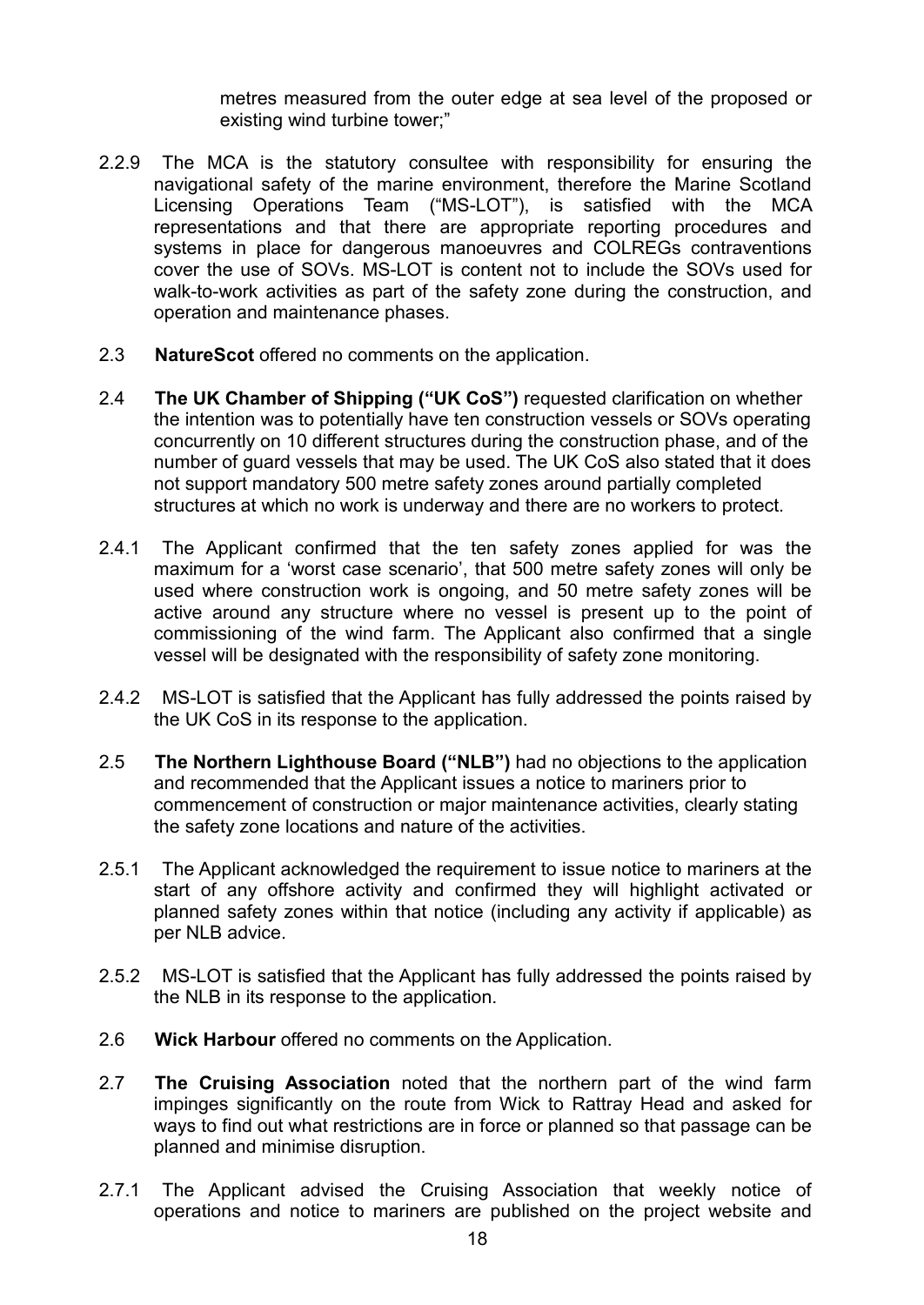stated they would be happy for any individual vessel owners to be added to the distribution list, if required.

- 2.7.2 MS-LOT is satisfied that the Applicant has fully addressed the points raised by the Cruising Association.
- 2.8 **The Royal Yachting Association ("RYA")** offered no comments on the **Application**
- 2.9 **The Scottish Fishermen's Federation ("SFF") and the Scottish White Fish Producers Association ("SWFPA")** understood the need for safety zones during construction but objected to the application on the basis that there was no clear justification for the 'worst case scenario' of ten, 500 metre safety zones within the application. In addition, the SFF commented that the fishing space left of 128 metres would not ensure that fishing may continue and sought an outcome where activity does not reach three large vessels with concomitant safety zones closing fishing grounds.
- 2.9.1 In response to the fishing concerns raised by the SFF and the SWFPA, the Applicant stated that details of construction activities will be promulgated in advance to facilitate passage planning. Marine co-ordination, guard vessels and Fisheries Liaison Officers are utilised to ensure fishing communities are aware of activities on the wind farm site, and where possible, to enable fishing activities to continue. The Applicant clarified that even with ten active safety zones, passage through the site would not be prevented and that the busiest fishing seasons will be considered when managing busy installation periods. Ten safety zones would represent the potential peak activity which could be reached and is expected to cover a limited period of time only. Although spacing between adjacent safety zones would be approximately 128 metres, there was no scenario where access to the site could be prevented and the 'worst case scenario' of three large vessels per structure is the maximum number of contractors expected at one structure.
- 2.9.2 MS-LOT discussed the Applicant's response with the SFF and the SWFPA and established that they were still unclear about the justification for ten safety zones and continued to have concerns about the use of three large vessels with concomitant safety zones.
- 2.9.3 MS-LOT agreed with the SFF and the SWFPA's concern that three large vessels with concomitant safety zones would not ensure fishing could continue within the wind farm site. MS-LOT proposed to the SFF and the SWFPA that this be limited to no more than two vessels with concomitant safety zones.
- 2.9.4 The SFF and the SWFPA indicated that they would be in favour of a maximum of two vessels with concomitant safety zones and would require strong justification for the level of ten safety zones before they could reconsider their position.
- 2.9.5 The Applicant reviewed the number of safety zones requested against the activities triggering a safety zone and identified the safety zones that could be replaced by compliance with COLREGS. The number of safety zones requested decreased from ten to eight during construction.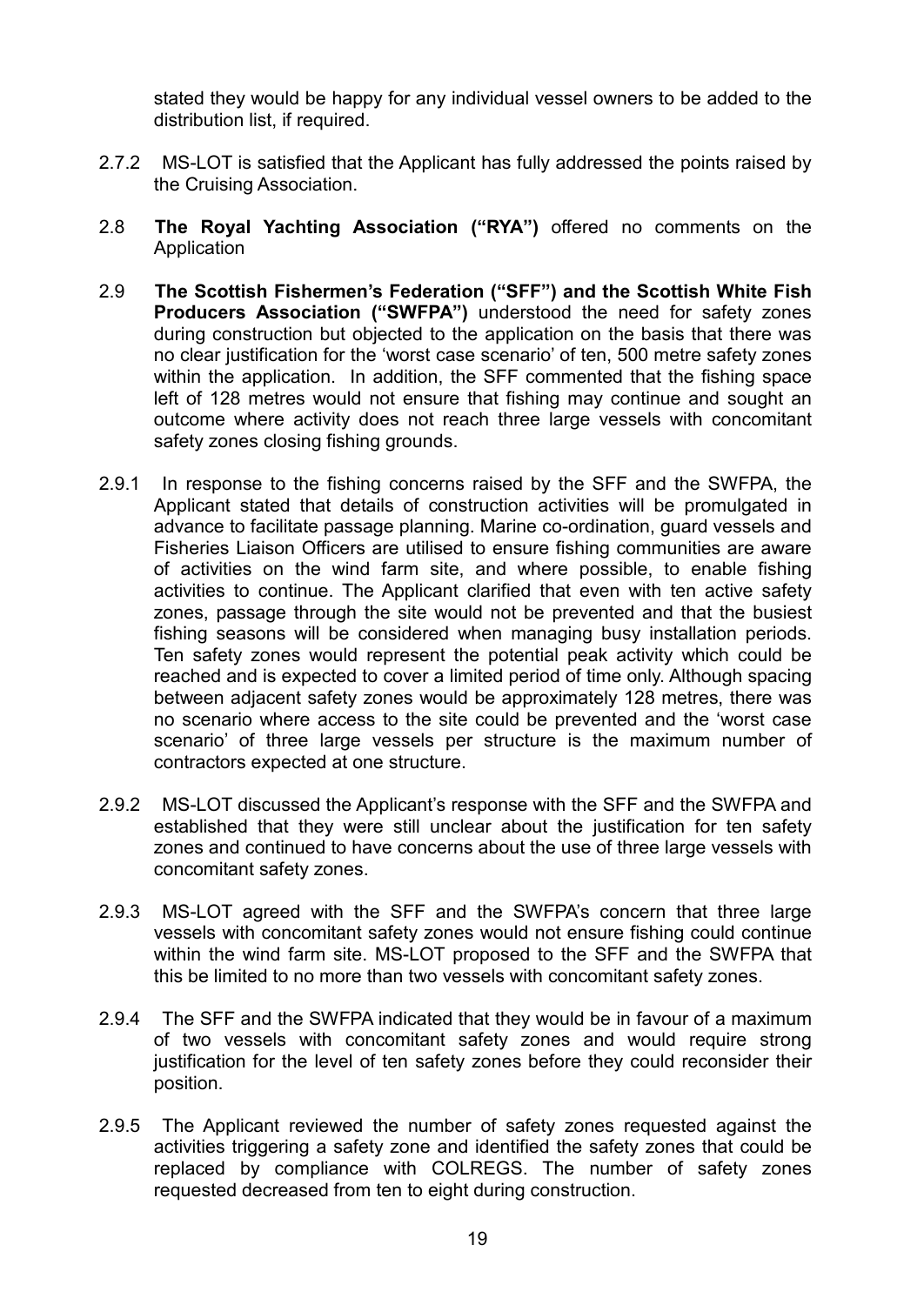- 2.9.6 The SFF and SWFPA responded that they were content with the proposal to reduce the number of safety zones requested from ten to eight and that no more than two out of the eight active safety zones during construction can be established concomitant to each other.
- 2.9.7 MS-LOT is satisfied that the Applicant has fully addressed the points raised by the SFF and SWFPA.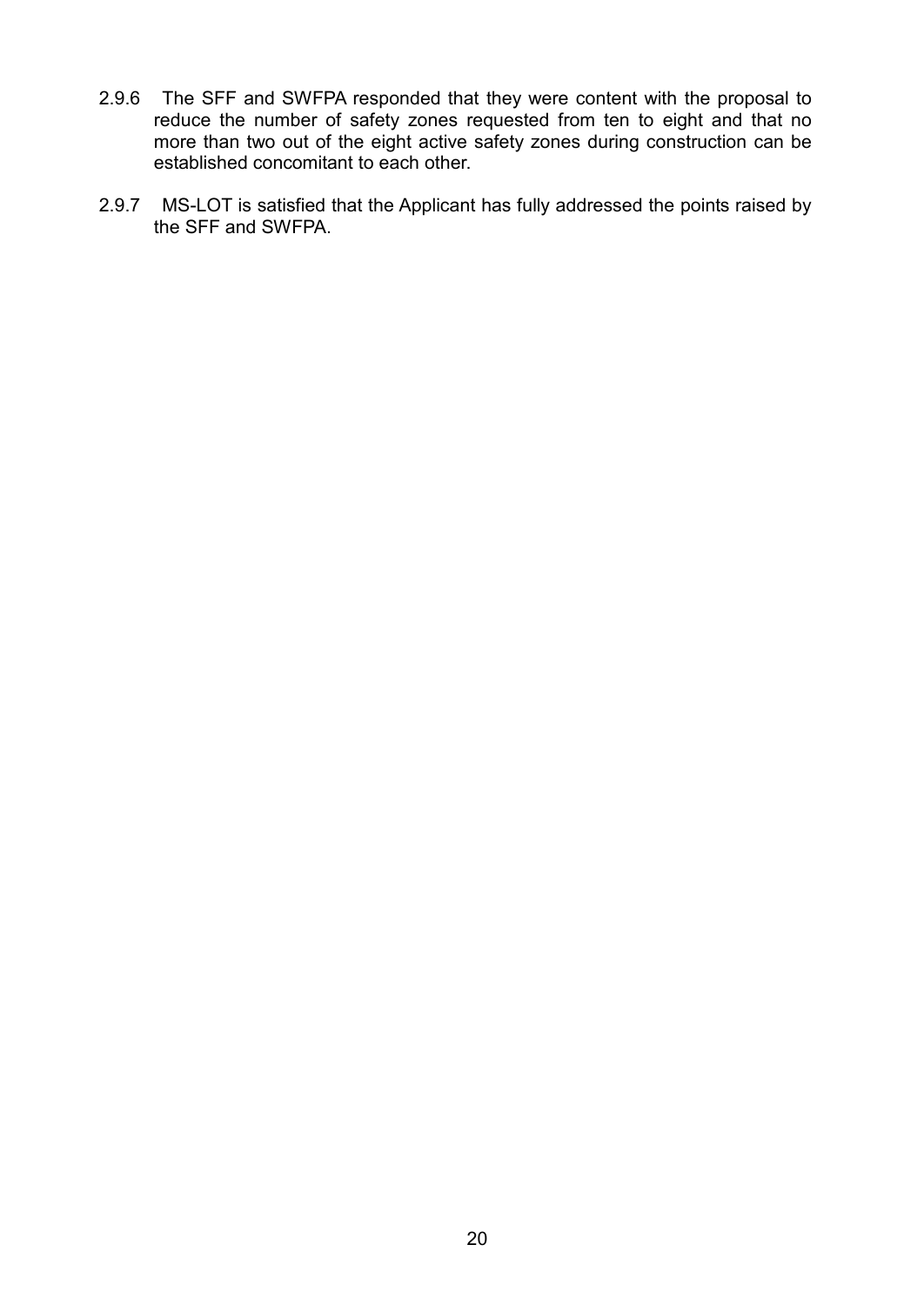**Annex 3**

**Notice of the Safety Zone**

MS.MarineRenewables@gov.scot



Moray Offshore Windfarm (East) Limited C/O Shepherd and Wedderburn Condor House, St. Paul's Churchyard London United Kingdom EC4M 8AL

DD MONTH YYYY

Dear Mr Sunier,

## **ENERGY ACT 2004: OFFSHORE WIND ELECTRICITY GENERATING STATION**

### **SAFETY ZONE APPLICATION – MORAY EAST OFFSHORE WIND FARM APPROXIMATELY 12NM FROM THE CAITHNESS COAST.**

# **1. The Application**

- 1.1. I am directed by the Scottish Ministers to refer to the Safety Zone application and supporting documentation ("the Application") submitted on 1 April 2020 by Moray Offshore Windfarm (East) Limited ("the Applicant") to the Scottish Ministers for a notice ("a safety zone notice") to be issued by the Scottish Ministers under section 95(2) of the Energy Act 2004 (as amended) ("the 2004 Act"), declaring that the areas specified in the Application be safety zones for the purpose of securing the safety of the Moray East Offshore Wind Farm ("the Development" or "MEOW") and individuals and vessels in its vicinity during the periods of construction.
- 1.2. The application dated 1 April 2020, proposed an increase to the number of 500 metre safety zones that would be implemented during construction on a rolling basis from three to ten, to ensure that safety zones are only "live" for those specific areas in which activities are taking place. The Application did not request any changes to the approved safety zones during major maintenance.
- 1.3. A previous safety zone notice was issued by the Scottish Ministers under section 95(2) of the 2004 Act on 8 May 2019. The safety zone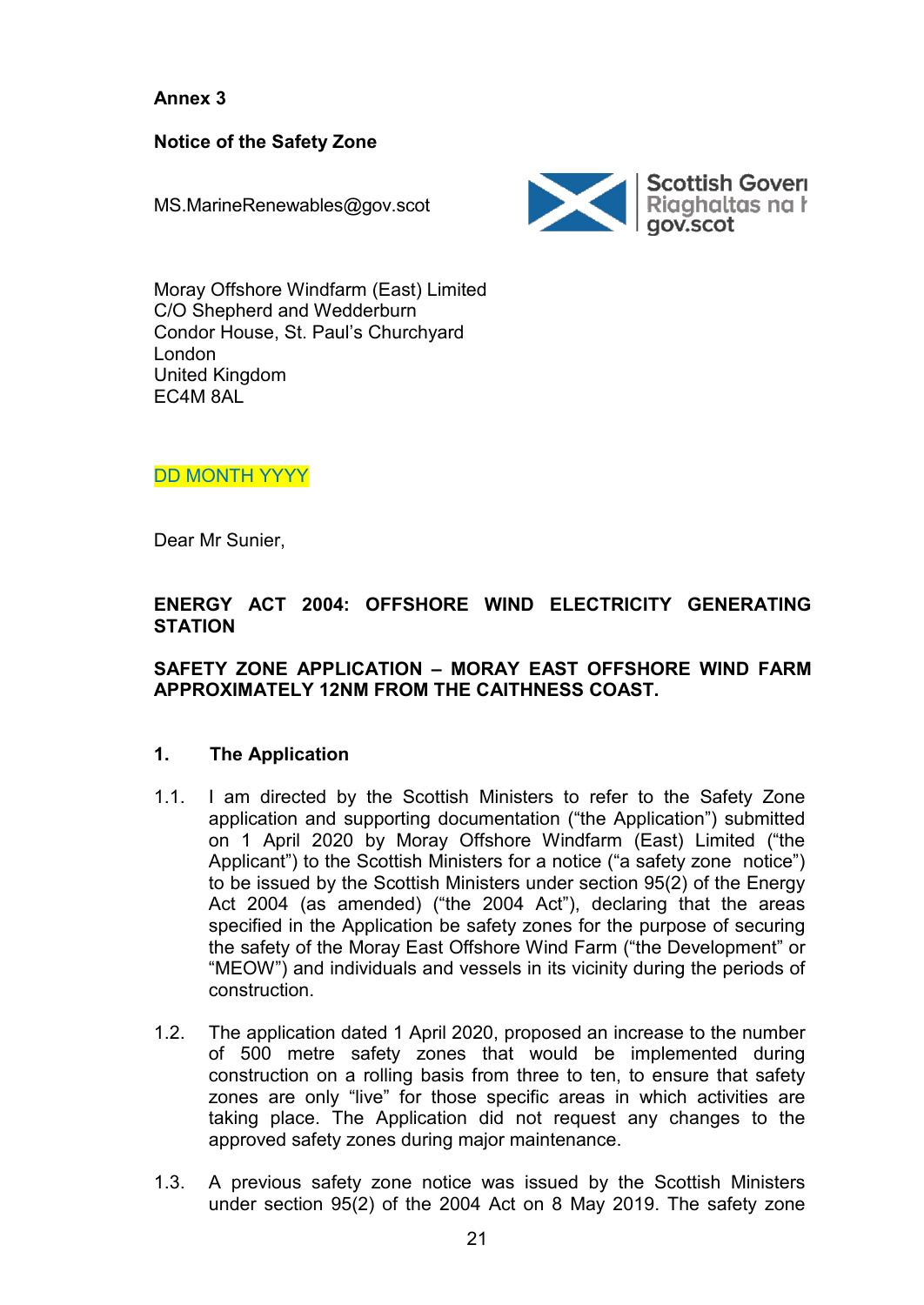notice included Service Operations Vessels ("SOVs"), which would trigger a safety zone when in Restricted Ability to Manoeuvre ("RAM") status and on station next to a Wind Turbine Generator ("WTG") or Offshore Substation Platform ("OSP").

1.4. On 8 May 2019 the Scottish Ministers issued a notice under section 95(2) of the 2004 Act declaring safety zones in the following terms:

| During<br>Construction | A 500 metre radius around each WTG and OSP where<br>construction works are taking place that include<br>sensitive activities being undertaken by vessels RAM).<br>A maximum of three of such zones is permitted at any<br>one time. A 50 metre radius around each completed<br>WTG and OSP prior to commissioning and as required<br>by a risk assessment process. |
|------------------------|--------------------------------------------------------------------------------------------------------------------------------------------------------------------------------------------------------------------------------------------------------------------------------------------------------------------------------------------------------------------|
|                        | A 50 metre radius around partially completed WTGs<br>and OSPs where work is not underway and the risk<br>assessments identify a need.                                                                                                                                                                                                                              |
|                        | A 50 metre radius around each completed WTG and<br>OSP prior to commissioning and as required by a risk<br>assessment process.                                                                                                                                                                                                                                     |
| During Major           | A 500 metre radius around all major maintenance                                                                                                                                                                                                                                                                                                                    |
| maintenance            | works being undertaken around the WTGs and OSPs.<br>No more than one major maintenance zone is<br>permitted at any one time                                                                                                                                                                                                                                        |

1.5. The Application dated 1 April 2020 requested a safety zone notice declaration in the following terms:

|        | Mandatory "rolling" 500 metres (m) safety zones                            |
|--------|----------------------------------------------------------------------------|
|        | established around each wind farm or OfTI structure (both                  |
|        | (WTGs and OSPs) and/or their foundations whilst                            |
|        | construction works are in progress, as indicated by the                    |
| During | presence of a construction vessel, (including SOVs, whilst                 |
|        | Construction   displaying Restricted in their Ability to Manoeuvre ("RAM") |
|        | status). Triggering the safety zone will only include SOVs                 |
|        | when attached to or on station next to a structure. No                     |
|        | more than ten of these 500 m safety zones will be active                   |
|        | at any one time.                                                           |
|        |                                                                            |

1.6. A notice of application (the "Public Notice") was published and served by the Applicant in accordance with the requirements of the 2004 Act and regulations 4 and 5 of the The Electricity (Offshore Generating Stations) (Safety Zones) (Application Procedures and Control of Access) Regulations 2007 ("the 2007 Regulations"). Due to the Covid-19 outbreak the Scottish Ministers requested that the Applicant carried out additional steps to ensure that all relevant and interested parties were served a notice of the application.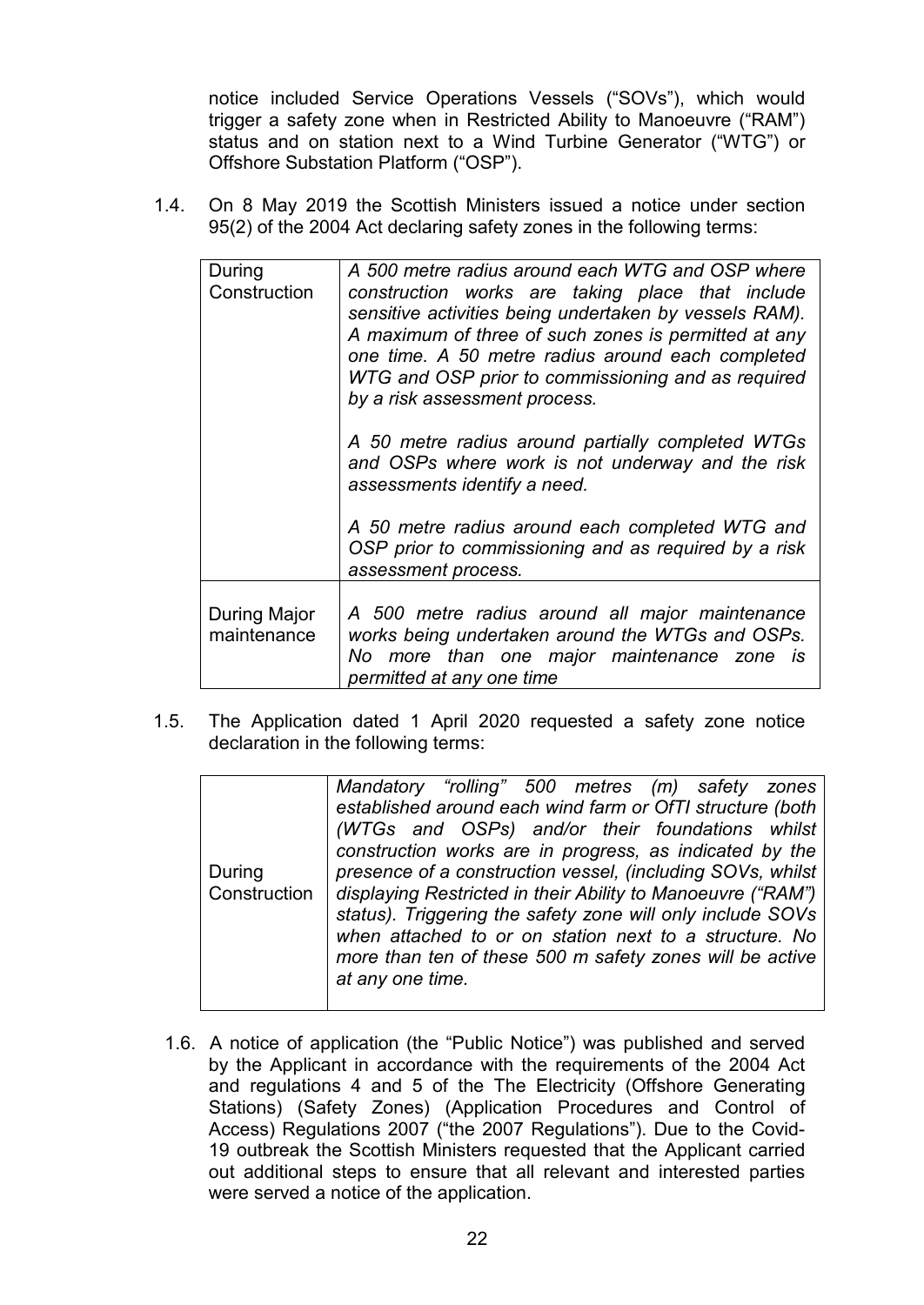# **2. Representations**

- 2.1. The Scottish Ministers note that a range of views concerning the safety zones were requested by the Applicant. There was a general acceptance that the dimensions and applications of the safety zones set out in the application were reasonable to secure the safety of mariners and those people working on the wind turbines, including their foundations/substructures. A full summary of the views of all individual consultees and the Applicant's response to the points raised is set in Annex 1.
- 2.2. The Maritime and Coastguard Agency ("MCA") raised some comments about the application, the detail of which is written below. The Scottish Fishermen's Federation ("SFF") and the Scottish White Fish Producers Association ("SWFPA") jointly responded that they objected to the application.
- 2.3. The key points raised by the MCA are set out below:
	- I. The use of SOVs for walk-to-work activities should not in the MCA's view by itself trigger a 500 metre safety zone during either construction or major maintenance phases. The MCA also stated that a vessel must be carrying out construction activities (or maintenance activities in the operational phase) for it to be classed as a construction (or maintenance) vessel under the regulations.
	- II. The application, according to the MCA, lacked a justification for the need for up to ten safety zones, with the MCA requesting details on how ten areas of construction would be monitored and safely managed at the same time.
	- III. Activities related to inter array cable installation, except where the cable is being pulled into the turbine, cable burial and rock dumping, and export cable installation are not included in the definition of construction activities under the 2007 Regulations and should not in the MCA's view trigger a safety zone.
- 2.4. Resolution:
	- I. The Applicant provided their justification for the need for ten safety zones to the MCA. The MCA responded that it had received acceptable clarification about the need for the increase and was reassured that effective monitoring arrangements will be in place. The MCA confirmed to MS-LOT that it raised no objections to the increase in the number of construction safety zones from three to ten.
	- II. The MCA confirmed to MS-LOT that it raised no objections to the increase in the number of construction safety zones from three to ten.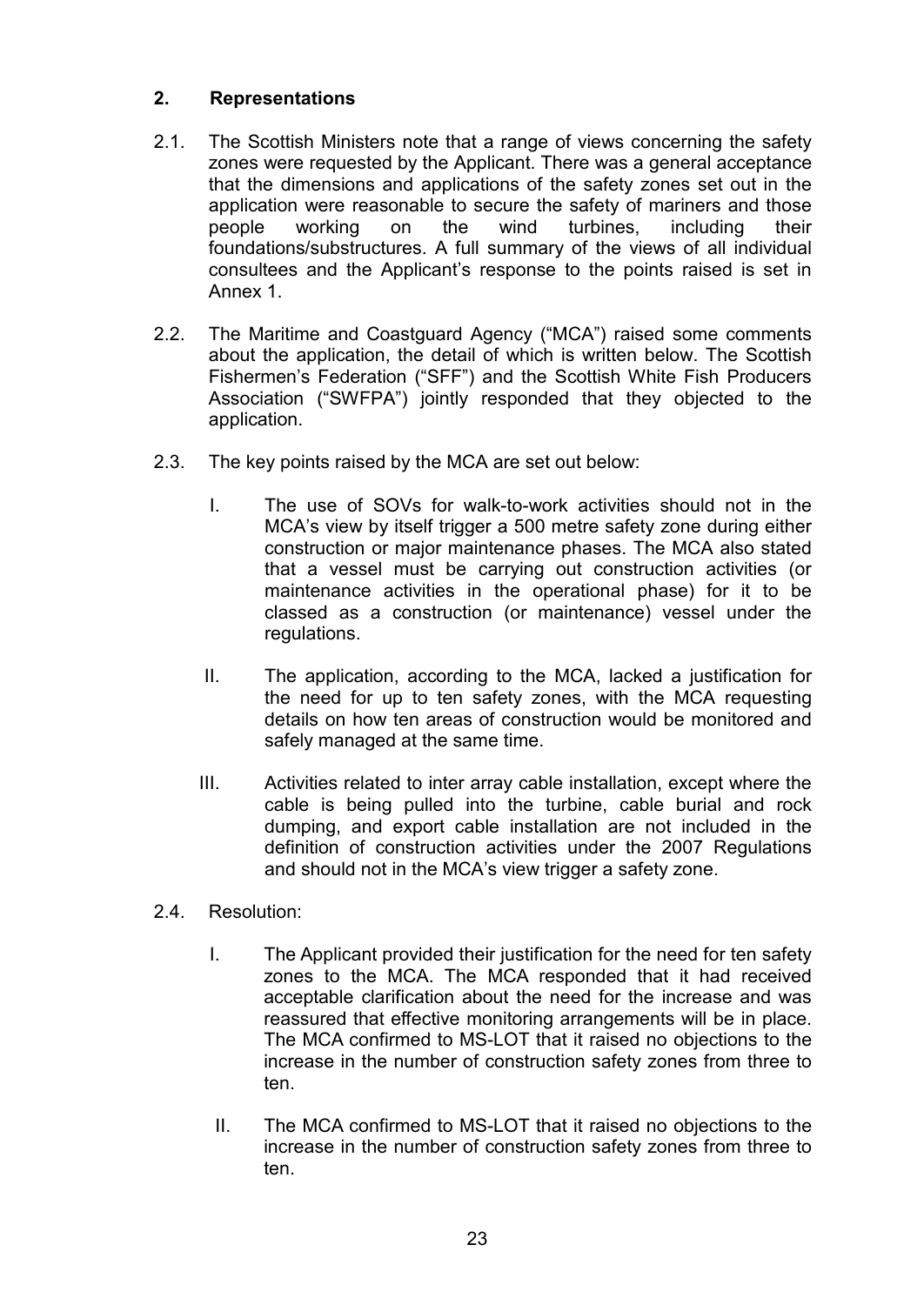- III. The Applicant confirmed that export and inter-array cable works that would trigger a 500 metre safety zone, refers to the cable pull in works which is directly related to a renewable energy installation, thereby triggering a safety zone under the 2007 Regulations. The cables are laid out from the cable lay vessel, they are then pulled up into the WTG or the OSP jacket so that they can then be connected to the electrical equipment inside the WTG or OSP topsides.
- IV. The Applicant stated that SOVs would be involved in WTG commissioning which would require the lifting of testing and commissioning equipment onto the renewable energy structure.
- 2.5. In response to the comments raised by the MCA and then the SFF and the SWFPA, which are set out in paragraph 2.6 onwards, the Applicant reviewed the number of safety zones requested against the activities triggering a safety zone. The Applicant identified the safety zones that could be replaced by compliance with the International Regulations for Preventing Collisions at Sea ("COLREGs"). The Applicant reduced the number of safety zones requested during construction from ten to eight.
- 2.6. The SFF and the SWFPA objected to the application on the basis of the reduction of available fishing space when safety zones are in place and lack of justification within the Application of the need for ten safety zones.
- 2.7. The key points raised by SFF and the SWFPA are outlined below:
	- I. There was no substantial evidence within the application to support the claim that a risk assessment had highlighted a need for the 'worst case scenario' of ten 500 metre safety zones.
	- II. Concern about fishing boats' transit through the wind farm area and available fishing space and requested that the activity should not reach the level of three large vessels with concomitant safety zones.
- 2.8. Resolution:
	- I. The Applicant provided the construction schedule that included information on the number of safety zones requested during the construction period and the activity each safety zone would cover. The Applicant identified the safety zones that could be replaced by compliance with COLREGS and reduced the number of safety zones requested from ten to eight. The SFF was satisfied by the construction schedule as evidence of the need for a higher number of safety zones to be active at one time during construction.
	- II. Following liaison with the SFF and the SWFPA, MS-LOT agreed that the safety zones notice will declare that no more than two out of the eight active safety zones during construction can be established concomitant to each other. SFF was satisfied with the proposal and lifted its objection to the application.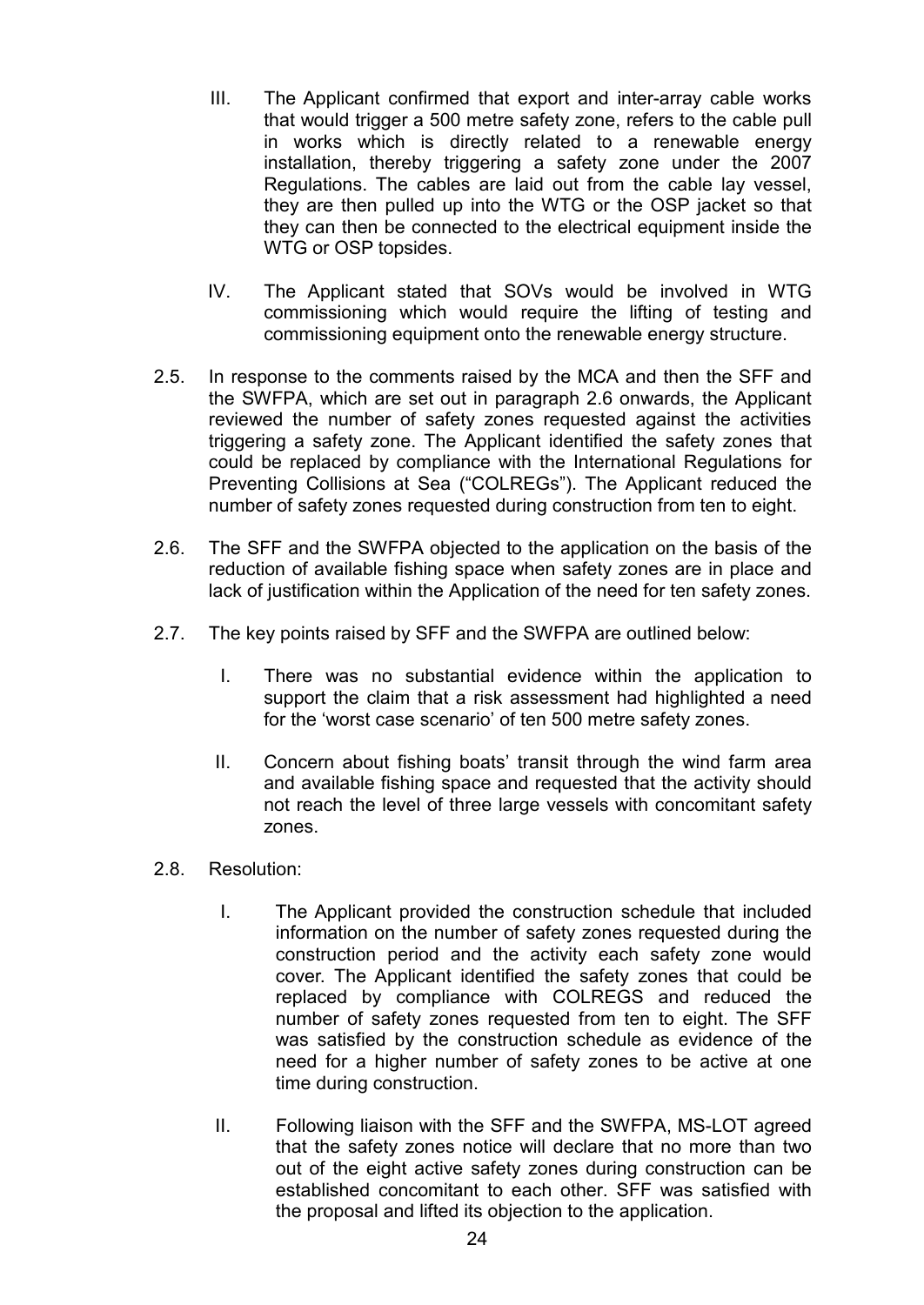# 3. **Considerations of the Scottish Ministers**

- 3.1 Following receipt of an application for a safety zone, the Scottish Ministers have several options. In line with Section 95(2) of the 2004 Act, MS-LOT recommended that the Scottish Ministers issue a safety zone notice that (i) is a modification to the safety zone notice issued 8 May 2019; and (ii) is in terms that are materially different from that applied for, in accordance with section  $95(6)(g)$  and paragraphs  $5(1)(b)$  and  $5(2)(b)$ of Schedule 16 of the 2004 Act. The reasons for this approach are set out below.
- 3.2 The MCA had responded to the consultation on the 2019 safety zone application stating that SOVs should not trigger a 500 metre safety zone and that the use of SOVs should fit the internationally recognised law of the sea through maintaining safe distances and sufficient look out via visual observations. Marine Scotland adopted the position that under the 2007 regulations, any vessel attached to a structure should trigger a safety zone, and that SOVs in RAM status that are on station next to a WTG or OSP, would trigger a safety zone.
- 3.3 Following discussion with the MCA on the 2020 safety zones application and the interpretation of the 2007 Regulations, MS-LOT agreed that SOVs should not trigger a safety zone where they are used solely for walk-to-work activities and not involved in construction works.
- 3.4 In response to consultation comments from the SFF and the SWFPA, the Applicant has reduced the number of safety zones applied for from ten to eight. The Scottish Ministers therefore propose to issue a safety zone notice for eight safety zones.
- 3.5 The Scottish Ministers propose to modify the 2019 safety zone notice to exclude the use of SOV's during walk-to-work activities and to issue a safety zone notice in terms materially different from that applied for, by approving eight of the ten safety zones applied for, and approving no more than two safety zones concomitant to each other.
- 3.6 Under section 95(6)(g) of the 2004 Act, the Scottish Ministers may choose to modify or revoke a previous notice. Under Schedule 16, paragraph 5 of the 2004 Act, where the Scottish Ministers propose to issue a safety zone notice that is materially different in terms from those applied for a notice of the proposal, and without holding a public inquiry, a notice of the proposal must be published in a way that brings it to the attention of persons likely to be affected by it. In addition, the notice of the proposal must be served on such persons considered appropriate. The notice must include a map describing where the relevant renewable energy installation is to be, or is being constructed, extended, operated or decommissioned; the waters in relation to which any declaration proposed will establish a safety zone and any other provisions that the Scottish Ministers propose to include in the safety zone notice.
- 3.7 The notice of the proposal must also state the period within and the manner which objections to the proposal may be made. The period for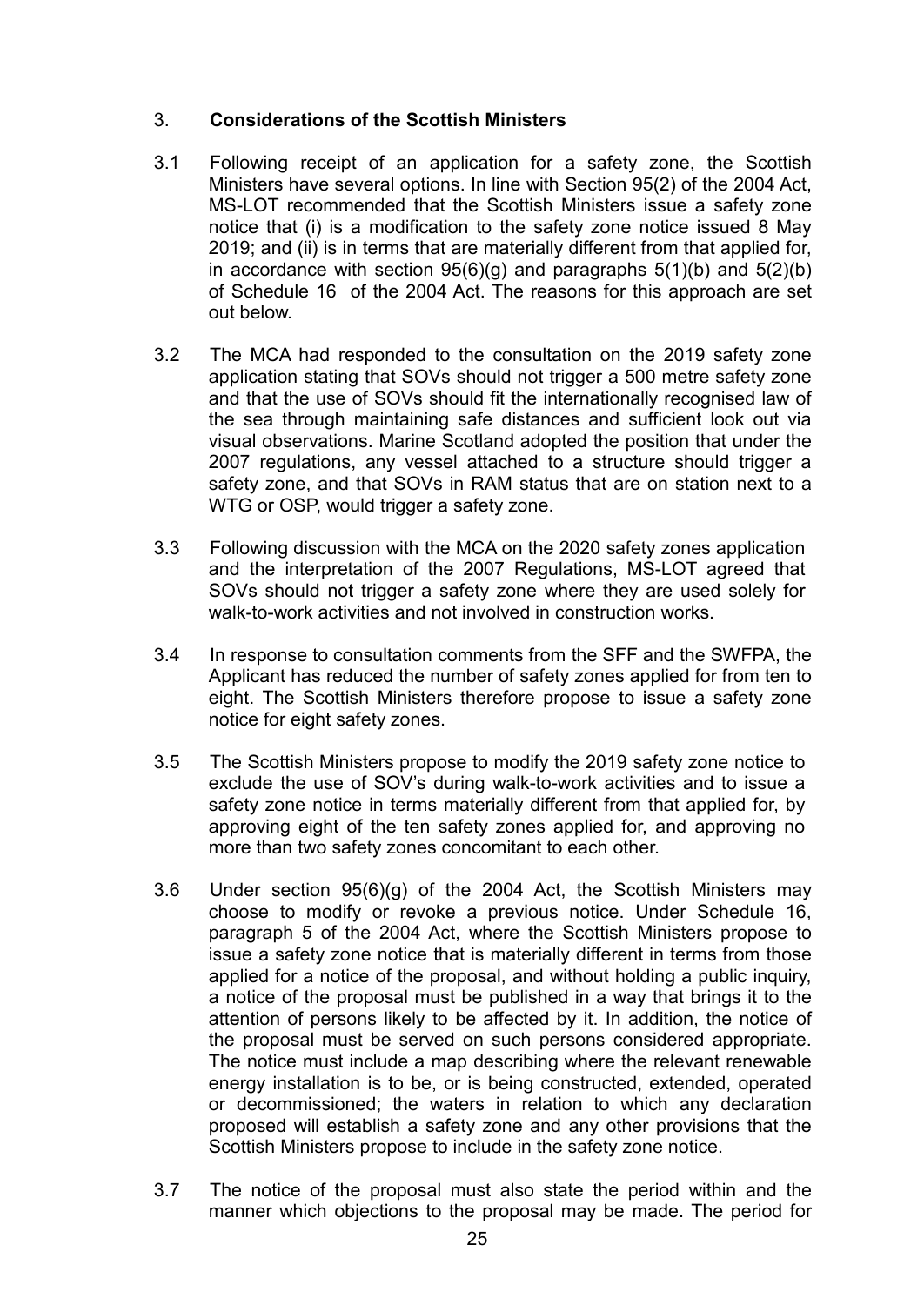making objections to such a notice must not be shorter than the minimum period which would be applicable if the notice were being published in respect of an application for a safety zone notice.

- 3.8 Under section 95 and Schedule 16 of the 2004 Act, MS-LOT on behalf of the Scottish Ministers, served a notice to the Applicant on 7 October 2020, pursuant to section  $95((6)(g)$  and paragraph  $5(1)(a)$  and (b) of Schedule 16 of the 2004 Act. This notice stated that the Scottish Ministers proposed to issue a safety zone in terms that were materially different from those applied for, and excluded triggering a 500 metre safety zone where SOVs are used during 'walk-to-work' activities and where these vessels are not directly involved in construction and maintenance works.
- 3.9 Separate correspondence was sent to those consultees with an interest in the safety zone application, the MCA, Northern Lighthouse Board ("NLB"), Royal Yachting Association Scotland, NatureScot, SFF, SWFPA and the UK CoS advising them of the notice served. The notice was also published on Marine Scotland's website.
- 3.10 A period of 28 days was given to allow for any comments to be submitted form interested parties and for the Applicant to forward any objections to the proposal, all in accordance with Schedule 16 to the 2004 Act.
- 3.11 No objections to the notice were received.
- 3.12 The Applicant responded by stating that it had no objections to the proposed modifications to the safety zone notice.

### 4. **The decision of the Scottish Ministers**

- 4.1 In line with the points set out in section 2 above, the Scottish Ministers:
	- choose to modify the previous safety zone notice issued 8 May 2019 under section 95(6)(g) of the 2004 Act;
	- have considered the construction schedule provided by the Applicant and are satisfied that there is sufficient evidence to justify a reduction in the number of safety zones applied for from ten to eight;
	- have considered the points raised from the MCA and are satisfied that there are appropriate reporting procedures and systems in place for dangerous manoeuvres and COLREGs contraventions cover the use of SOVs. Therefore, the Scottish Ministers are content that the transition of personnel to the renewable energy installation to undertake the major maintenance would not trigger a 500 metre safety zone where SOVs were utilised;
	- have considered the points raised from the SFF and SWFPA and are satisfied that there is justification for an increase in safety zones, and no more than two safety zones should be concomitant to each other to mitigate the impact on vessel transit and access to fishing grounds;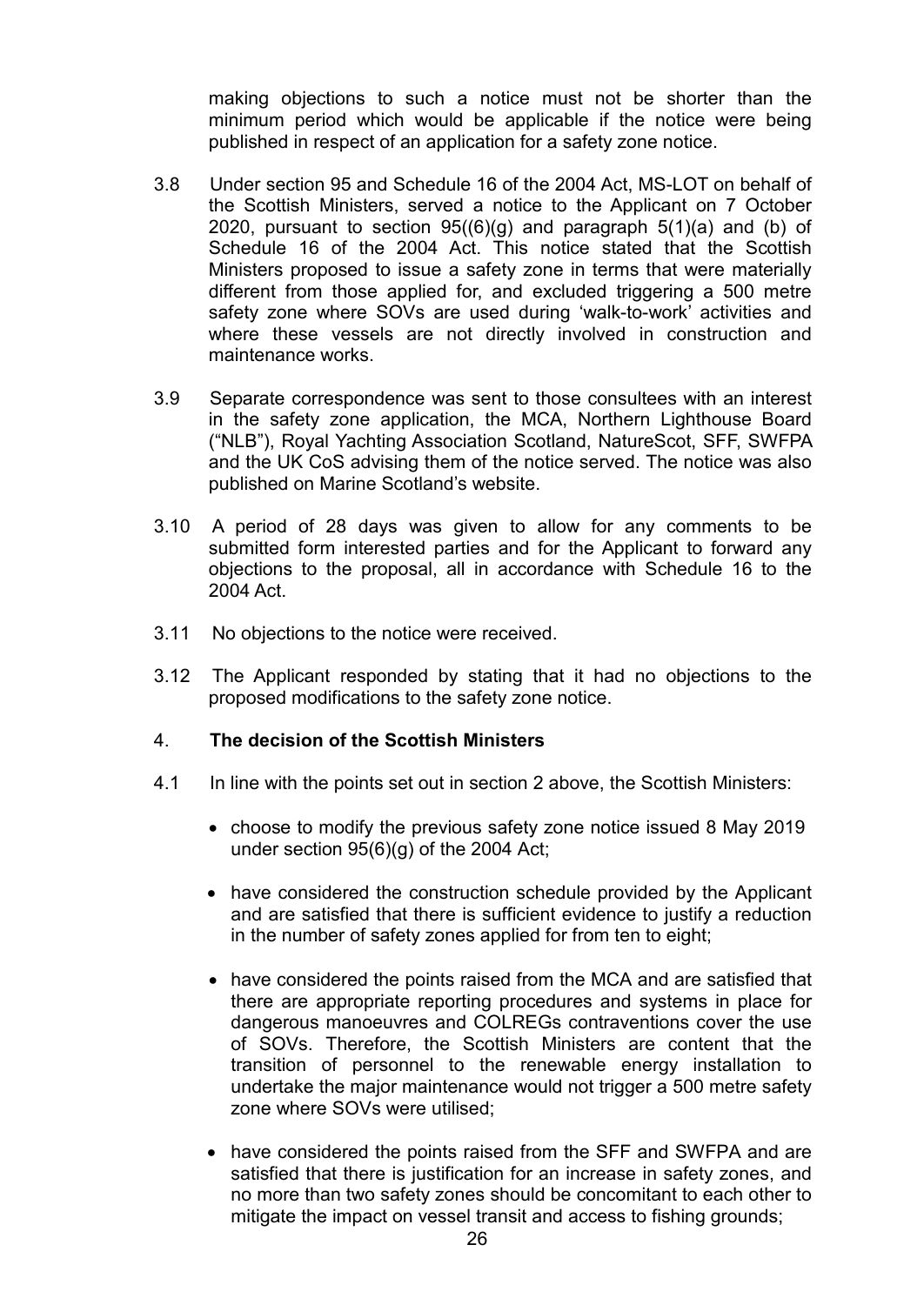- note "*Major maintenance"* works and *"standard safety zone",* as defined in the 2007 Regulation;
- note that the MEOW will be marked and lit in accordance with relevant requirements as detailed in the approved Lighting and Marking Plan;
- note that as indicated in the application, the Applicant has confirmed that there will be guard vessel(s) during the construction, and operation and maintenance phases of the project;
- note that the Applicant has stated that any infringements of the safety zone deemed as representing dangerous behaviour, unsafe navigational acts (as required under the relevant regulations implementing international conventions), or repeated entry will be reported to Marine Scotland and the MCA as the relevant authorities.
- note that the Applicant will issue regular notices to mariners and has also indicated it will promulgate relevant information about construction operations and safety zones through Kingfisher fortnightly bulletins, weekly notices of operations etc. (such information should also be sent to appropriate contacts within the Scottish Government and Marine Scotland to keep them informed of progress). Throughout the construction, operation and maintenance phases, the development will be marked and charted as required by the NLB;
- note that vessels engaged in the construction of the wind farm or its major maintenance will, in the first instance, warn any unauthorised vessels that look as if they might be on a trajectory which would take them into a safety zone, to alter their course;
- note that within areas declared to be a 500 metre safety zone or a 50 metre safety zone, the vessels permitted to enter and remain in the zone are vessels involved in activities related to construction and major maintenance works;
- note that the Applicant has stated that there would be a maximum of eight safety zones of 500 metre radius around structures at any particular time during construction;
- having considered the representations and all other material considerations, does not consider it appropriate for a public inquiry to be held with respect to the application or the revised safety zone proposed by the Scottish Ministers; and
- note that a separate application will be made for the decommissioning phase.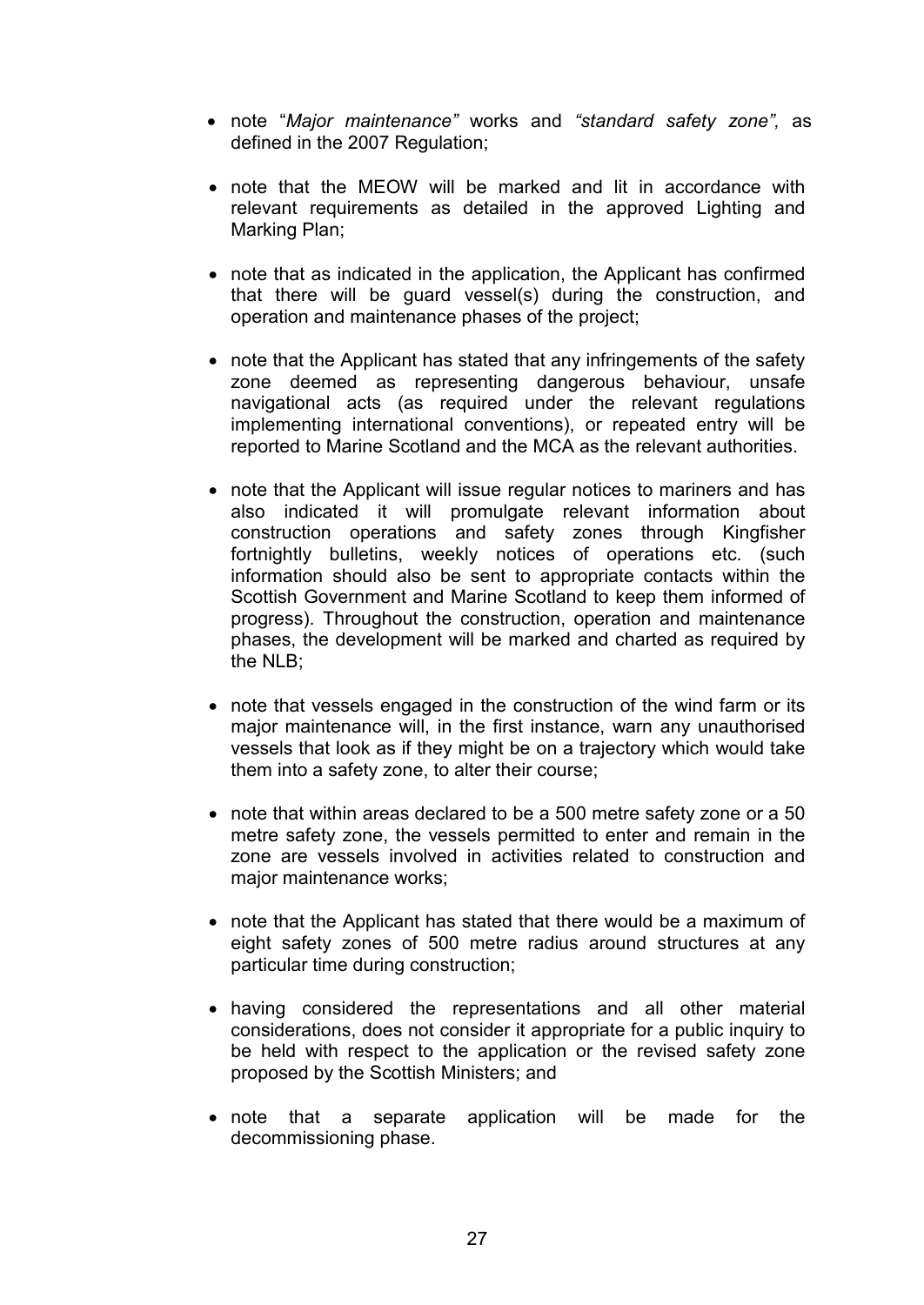### 5. **The Issuing of the Notice declaring a safety zone**

- 5.1 On 19 March 2014 the Scottish Ministers granted in favour of Telford Offshore Windfarm Limited (Company Number 07386810), Stevenson Offshore Windfarm Limited (Company Number 07386838) and MacColl Offshore Windfarm Limited (Company Number 07386891) ), all having their registered office at C/O Shepherd And Wedderburn Llp, Condor House, St. Paul's Churchyard, London, EC4M 8AL (previous address 1st floor, 14/18 City Road, Cardiff, CF24 3DL), consents under section 36 ("s.36") of the Electricity Act 1989 ("the Electricity Act") for the construction and operation of Telford Offshore Windfarm, Stevenson Offshore Windfarm and MacColl Offshore Windfarm respectively, collectively referred to as Moray East Offshore Windfarm ("MEOW") or ("the Applicant"). The original s.36 consents were varied by the Scottish Ministers on 22 March 2018 ("the s.36 consents"). Subsequently, on 8 June 2018, the s.36 consents were assigned, with the authority of the Scottish Ministers, to Moray Offshore Windfarm (East) Limited (Company Number 07101438) ("the Applicant"), previously known as Moray Offshore Renewables Limited and having its registered office at C/O Shepherd And Wedderburn Llp, Condor House, St. Paul's Churchyard, London, EC4M 8AL.
- 5.2 For the purposes of this notice, the MEOW comprises not more than 100, three-bladed horizontal axis WTGs and associated inter-array cabling, with up to three offshore substation platforms and associated interconnector cables for which consent was granted by the Scottish Ministers under section 36 of the Electricity Act 1989.
- 5.3 In light of the matters set out above, the Scottish Ministers consider that the declaration of safety zones of the type requested during the construction, phase of the Development, as revised by the Scottish Ministers in relation to SOVs, number of safety zones declared and concomitant to each other, are appropriate for the purposes of securing the safety of:

(a) the renewable energy installation or its construction, extension or decommissioning,

(b) other installations in the vicinity of the installation or the place where it is to be constructed or extended,

(c) individuals in or on the installation or other installations in that vicinity, or

(d) vessels in that vicinity or individuals on such vessels.

5.4 The implementation of "rolling safety zones" minimises potential disruption for other marine users, by restricting implementation to certain circumstances and time-frames and is more proportionate than permanent exclusion zones. The Scottish Ministers conclude that the implementation of such proportionate safety zones is required to secure the purposes set out at section 95(2) of the 2004 Act (as listed above in para. 5.3), whilst minimising disruption to other marine users.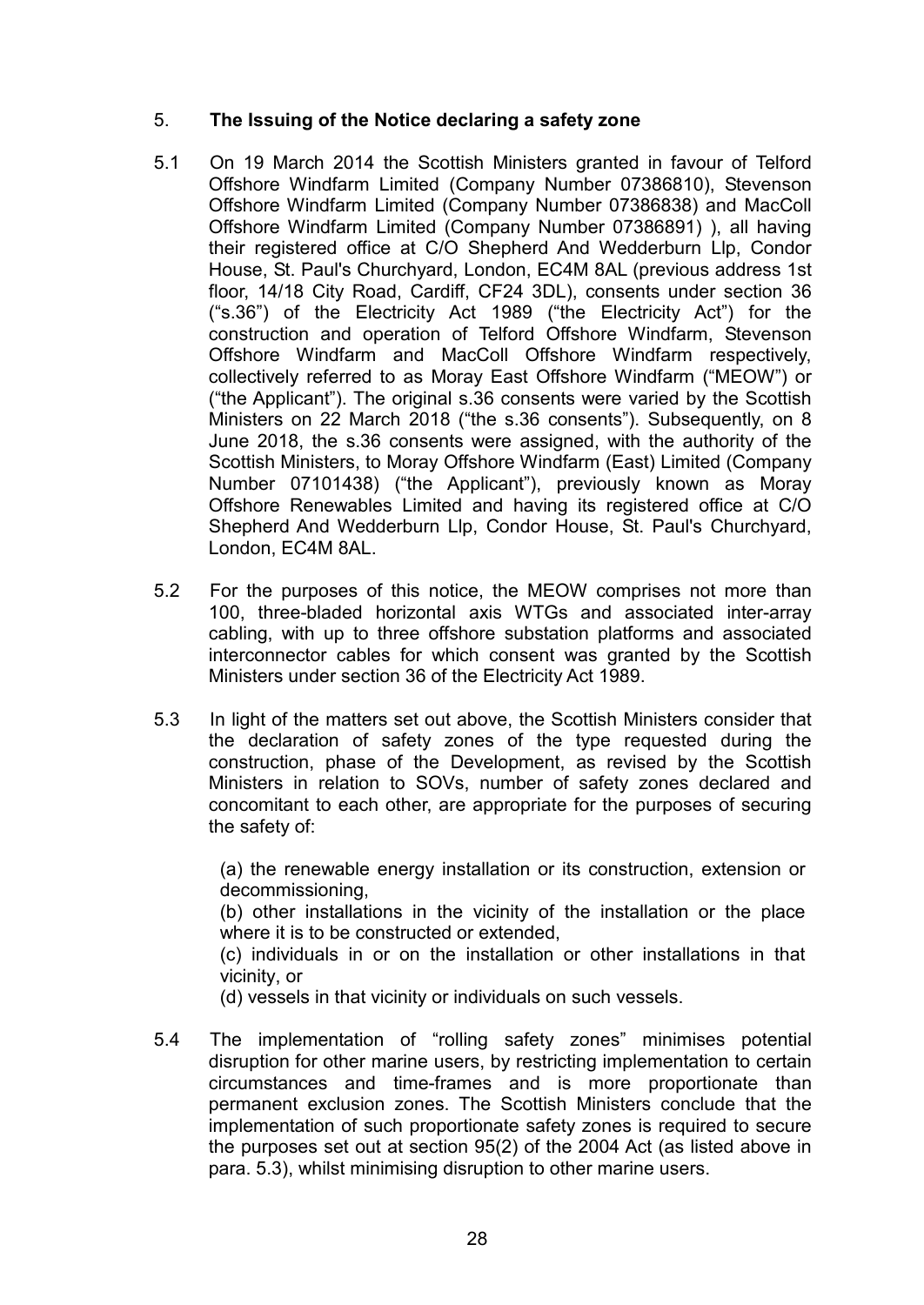- 5.5 The Scottish Ministers under section 95(6)(g) and pursuant to paragraph 5(1)(b) of Schedule 16 of the 2004 Act issue a modification to the safety zone notice issued 8 May 2019, and issue a safety zone notice in terms that are materially different from that applied for, with regard to the use of SOVs, number of safety zones active at one time and number of concomitant safety zones during construction.
- 5.6 The modified safety zone notice declares that the areas specified under the application, are safety zones for the purposes of securing the safety of the MEOW, individuals and vessels in its vicinity during the period of its construction, operation and maintenance, however, the safety zone notice will exclude SOVs where the SOVs are used solely during 'walkto-work' activities and not directly involved in construction or maintenance work.
- 5.7 The Scottish Ministers hereby issue this notice modifying a previous safety zone notice by replacing the provisions in the 2019 safety zone notice with the following corresponding provisions:

| During<br>Construction | Mandatory "rolling" 500 metre safety zones established<br>around each renewable energy installation and/or their<br>foundations, whilst construction works are in progress, as<br>indicated by the presence of a construction vessel;<br>however, these safety zones will not include service<br>operation vessels used during walk-to-work activities. The<br>safety zones will be triggered when a vessel is on station at<br>a renewable energy installation and undertaking<br>construction activities. Up to eight safety zones may be<br>active at any given time and no more than two safety<br>zones can be sufficiently close to one another as to have<br>the effect of a larger continuous safety zone. |
|------------------------|--------------------------------------------------------------------------------------------------------------------------------------------------------------------------------------------------------------------------------------------------------------------------------------------------------------------------------------------------------------------------------------------------------------------------------------------------------------------------------------------------------------------------------------------------------------------------------------------------------------------------------------------------------------------------------------------------------------------|
|                        | A 50 metre radius around partially completed WTGs <sup>1</sup> and<br>OSPs <sup>2</sup> where work is not underway and the risk<br>assessments identify a need.'                                                                                                                                                                                                                                                                                                                                                                                                                                                                                                                                                   |
|                        | A 50 metre radius around each completed WTG and OSP<br>prior to commissioning and as required by a risk<br>assessment process.                                                                                                                                                                                                                                                                                                                                                                                                                                                                                                                                                                                     |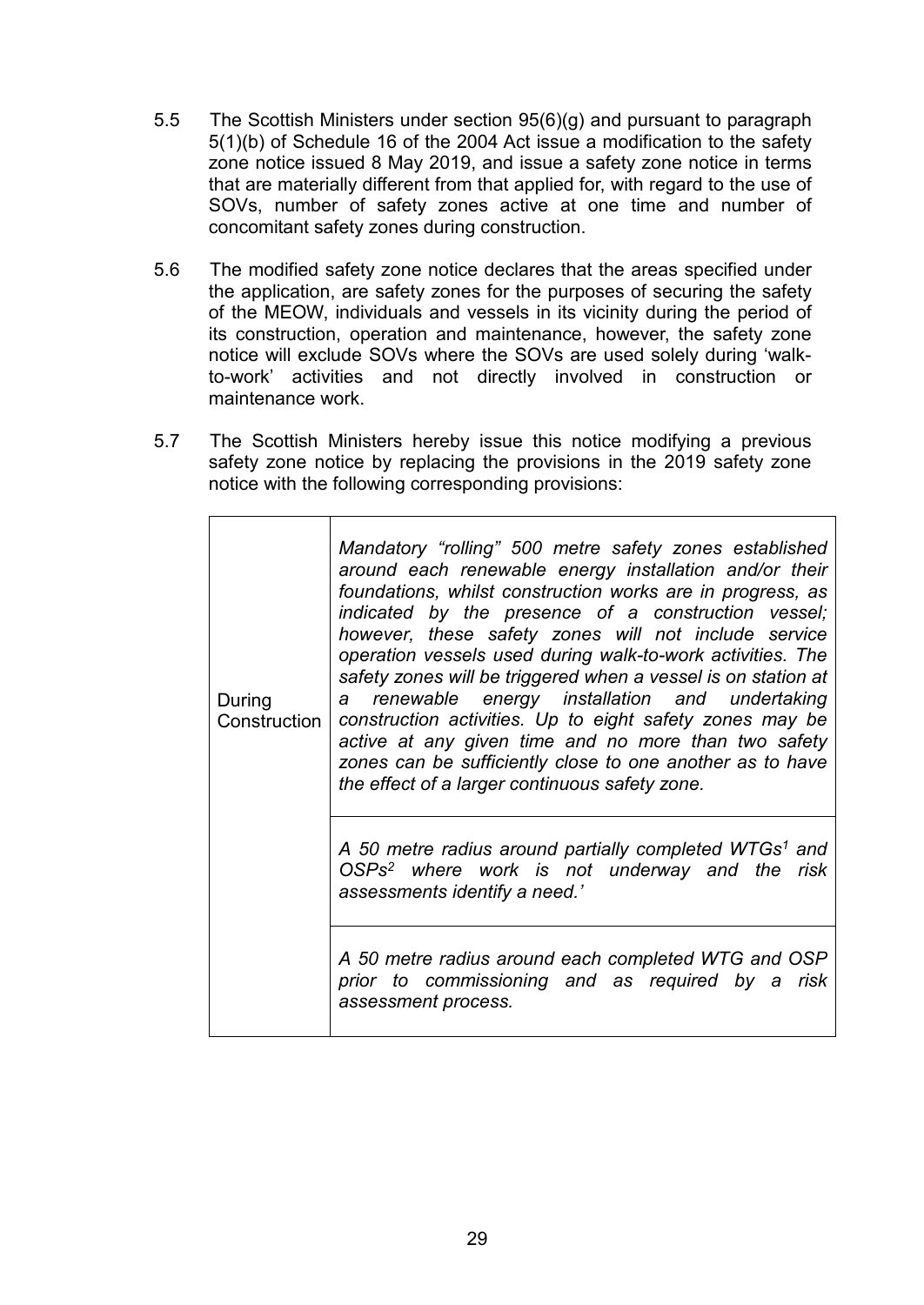5.8 This notice comes into force from the date of this letter.

Yours sincerely,

Marine Scotland Licensing Operations Team

Cc

 $\overline{a}$ 

| The Maritime and Coastguard Agency            |
|-----------------------------------------------|
| The Northern Lighthouse Board                 |
| The UK Chamber of Shipping                    |
| <b>NatureScot</b>                             |
| The Scottish Fishermen's Federation           |
| The Scottish White Fish Producers Association |
| The Royal Yachting Association                |
| Fraserburgh Harbour                           |
| <b>MacDuff Harbour</b>                        |
| <b>Banff Harbour</b>                          |
| Lossiemouth Harbour                           |
| <b>Wick Harbour</b>                           |
| Nairn Harbour                                 |
| Lybster Harbour,                              |
| <b>Highland Council Harbours</b>              |
| <b>Moray Council Harbours</b>                 |
| Port of Inverness                             |
| <b>Cromarty Firth Port Authority</b>          |
|                                               |

<span id="page-29-0"></span><sup>1 &</sup>quot;WTG" means Wind Turbine Generator.

<sup>2 &</sup>quot;OSP" means Offshore Substation Platform.

<sup>3</sup> "major maintenance works" is as defined in The Electricity (Offshore Generating Stations) (Safety Zones) (Application Procedures and Control of Access) Regulations 2007 and means works relating to any renewable energy installation which has become operational, requiring the attachment to, or anchoring next to, such an installation of a self-elevating platform, jack-up barge, crane barge or other maintenance vessel.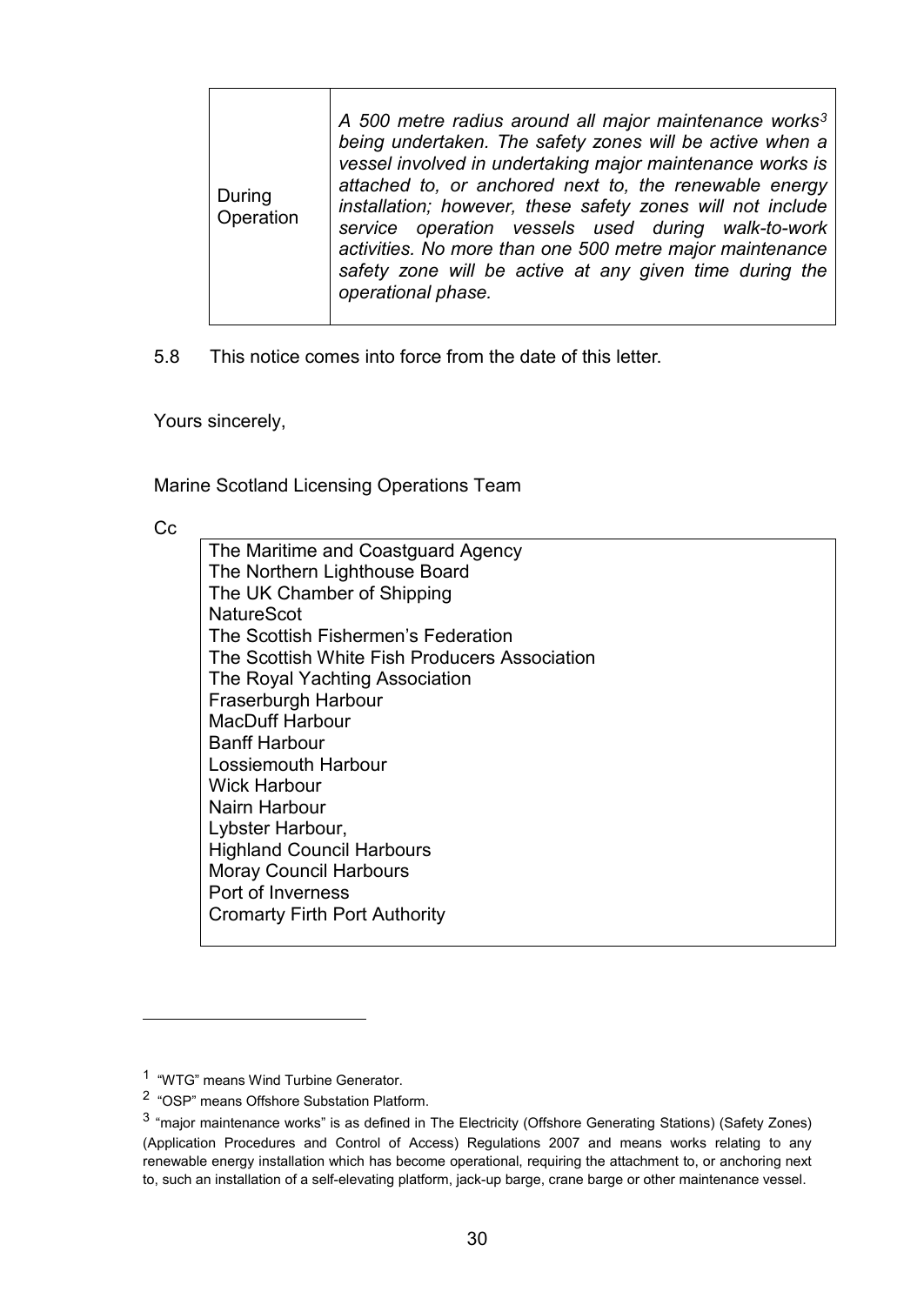### **Annex 1 Representations to the original application for a safety zone**

- 1. **The Maritime and Coastguard Agency ("MCA")** whilst supportive of applications for safety zones during construction, major maintenance and decommissioning where large construction vessels are alongside structures, remained of the opinion that the use of Service Operations Vessels ("SOVs") for walk-to-work activities should not by itself trigger a 500 metre safety zone during either the construction or major maintenance phases. The MCA further stated that a safety zone should only be triggered when a vessel is carrying out construction activities (or maintenance activities in the operational phase).
- 1.1 The MCA also requested further details on the operational arrangements for managing ten sites, specifically with regards to the number of vessels that would be required and how that would be managed and monitored.
- 1.2 The Applicant held discussions with the MCA and provided clarity on the need for up to ten safety zones at any one time and how the ten sites would be managed. The Applicant also provided reassurance to the MCA that effective monitoring arrangements will be in place for all safety zone locations.
- 1.3 The MCA recommended approval of up to ten safety zones triggered at one time on the basis that the Applicant had provided further clarity on the need for ten safety zones, how the sites and vessels would be managed, and reassurance that effective monitoring arrangements will be in place.
- 1.4 The MCA remained of the opinion that SOVs for walk-to-work should not be triggering 500 metre safety zones. The MCA did not agree with all items listed as construction activities in the Application with the potential to trigger safety zones, specifically the inclusion of:
	- Inter array cable installation (except where the cable is pulled into the turbine);
	- Cable burial and rock dumping; and
	- Export Cable installation with vessels approaching the fixed structures for works.
- 1.5 In response the Applicant confirmed that export and inter-array cable works that would trigger a 500 metre safety zone refers to the cable pull in works which are directly related to a renewable energy installation, thereby triggering a safety zone under the 2007 Regulations. The cables are laid out from the cable lay vessel, they and are then pulled up into the Wind Turbine Generator ("WTG") or the Offshore Substation Platform ("OSP") jacket so that they can then be connected to the electrical equipment inside the WTG or OSP topsides.
- 1.6 The Applicant stated that SOVs will be involved in WTG commissioning which will require the lifting of testing and commissioning equipment onto the renewable energy structure.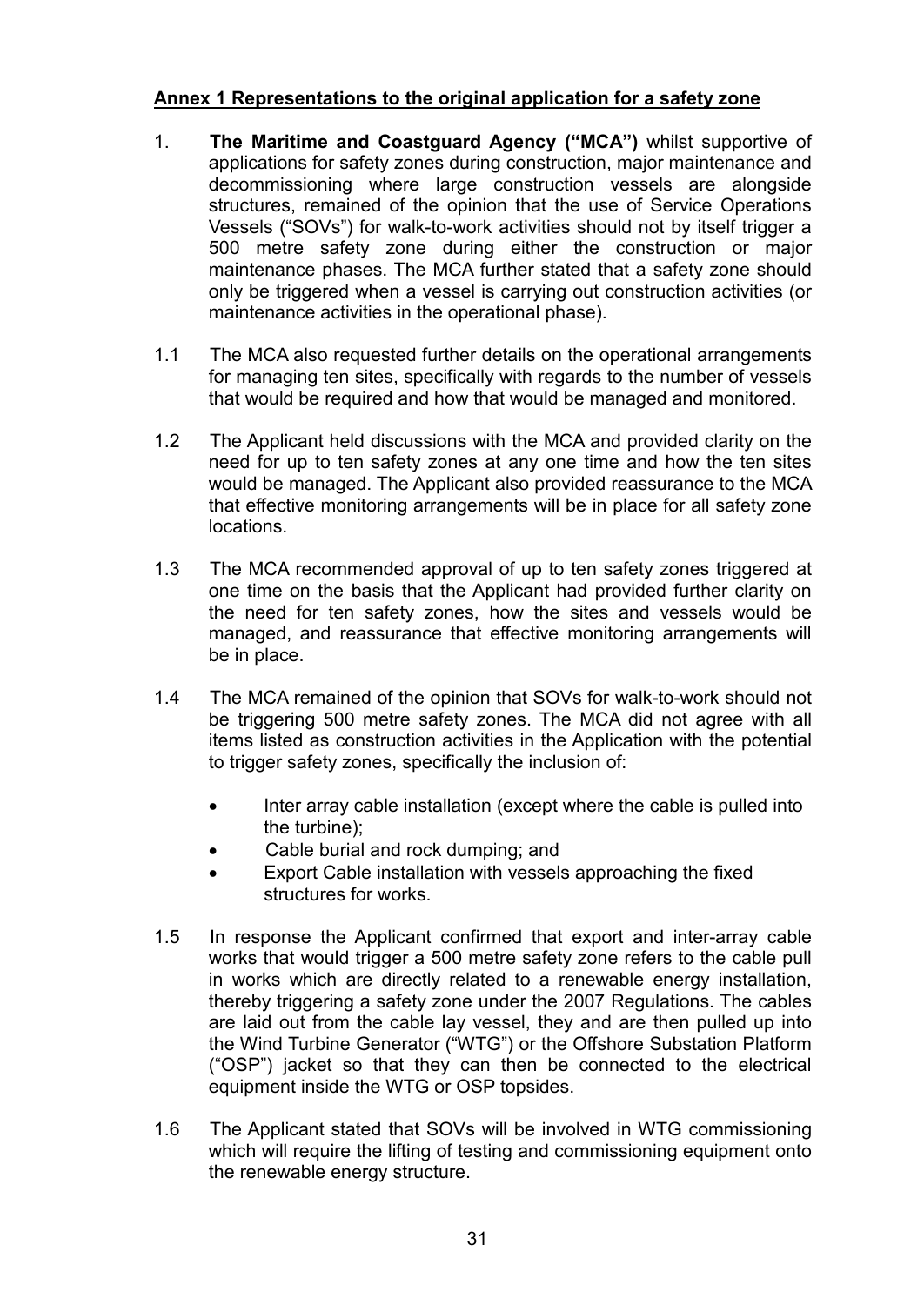- 1.7 The Applicant highlighted that in in line with The International Regulations for Preventing Collisions at Sea 1972 ("COLREGs"), vessels should keep a safe distance away from construction vessels when work is being undertaken and vessels are underway but not making way and display RAM status or anchor lights. Safety zone status would allow this to be clearly defined, reinforcing the safety of both construction vessels and other sea users.
- 1.8 Marine Scotland's Response The 2007 Regulations state that:
	- I. "major maintenance works" means works relating to any renewable energy installation which has become operational, requiring the attachment to, or anchoring next to, such an installation of a selfelevating platform, jack-up barge, crane barge or other maintenance vessel;

and that a "standard safety zone" means:

- II. in the case of the proposed or ongoing construction, extension or decommissioning of a wind turbine, or of major maintenance works in respect of such an installation, a safety zone with a radius of 500 metres measured from the outer edge at sea level of the proposed or existing wind turbine tower;
- 1.9 The MCA is the statutory consultee with responsibility for ensuring the navigational safety of the marine environment, therefore the Marine Scotland Licensing Operations Team ("MS-LOT"), is satisfied with the MCA representations and that there are appropriate reporting procedures and systems in place for dangerous manoeuvres and COLREGs contraventions cover the use of SOVs. MS-LOT is content not to include the SOVs used for walk-to-work activities as part of the safety zone during the construction, and operation and maintenance phases.
- 2. **NatureScot** offered no comments on the application.
- 3. **The UK Chamber of Shipping ("UK CoS")** requested clarification on whether the intention was to potentially have ten construction vessels or SOVs operating concurrently on 10 different structures during the construction phase, and of the number of guard vessels that may be used. The UK CoS also stated that it does not support mandatory 500 metre safety zones around partially completed structures at which no work is underway and there are no workers to protect.
- 3.1 The Applicant confirmed that the ten safety zones applied for was the maximum for a 'worst case scenario', that 500 metre safety zones will only be used where construction work is ongoing, and 50 metre safety zones will be active around any structure where no vessel is present up to the point of commissioning of the wind farm. The Applicant also confirmed that a single vessel will be designated with the responsibility of safety zone monitoring.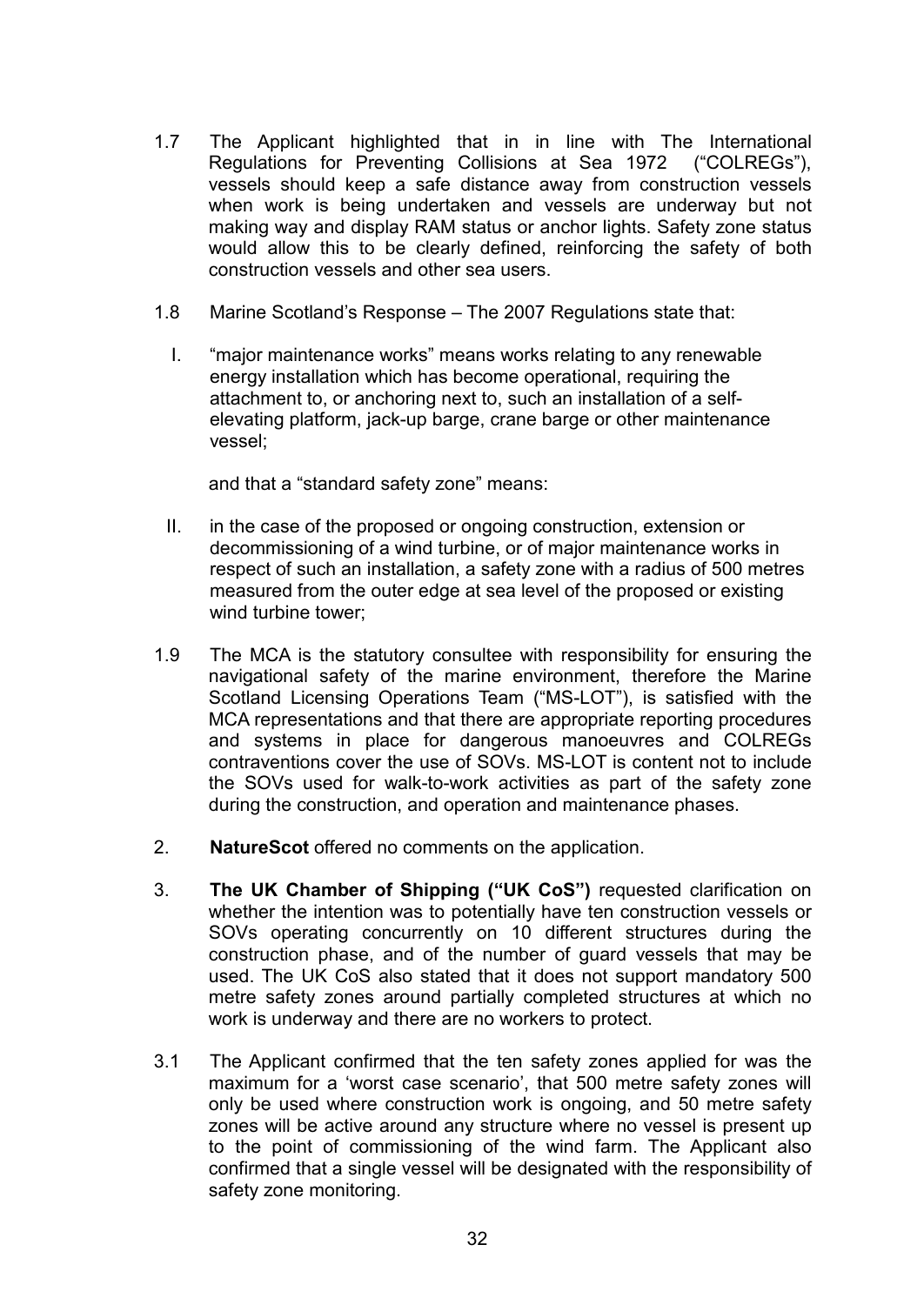- 3.2 MS-LOT is satisfied that the Applicant has fully addressed the points raised by the UK CoS in its response to the application.
- 4. **The Northern Lighthouse Board ("NLB")** had no objections to the application and recommended that the Applicant issues a notice to mariners prior to commencement of construction or major maintenance activities, clearly stating the safety zone locations and nature of the activities.
- 4.1 The Applicant acknowledged the requirement to issue notice to marines at the start of any offshore activity and confirmed they will highlight activated or planned safety zones within that notice (including any activity if applicable) as per NLB advice.
- 4.2 MS-LOT is satisfied that the Applicant has fully addressed the points raised by the NLB in its response to the application.
- 5. **Wick Harbour** offered no comments on the Application.
- 6. **The Cruising Association** noted that the northern part of the wind farm impinges significantly on the route from Wick to Rattray Head and asked for ways to find out what restrictions are in force or planned so that passage can be planned and minimise disruption.
- 6.1 The Applicant advised the Cruising Association that weekly notice of operations and notice to mariners are published on the project website and stated they would be happy for any individual vessel owners to be added to the distribution list if required.
- 6.2 MS-LOT is satisfied that the Applicant has fully addressed the points raised by the Cruising Association.
- 6.3 The Royal Yachting Association ("RYA") offered no comments on the Application
- 7. **The Scottish Fishermen's Federation ("SFF") and the Scottish White Fish Producers Association ("SWFPA")** understood the need for safety zones during construction but objected to the application on the basis that there was no visible justification for the 'worst case scenario' of ten, 500 metre safety zones within the application. In addition, SFF commented that the fishing space left of 128 metres would not ensure that fishing may continue and sought an outcome where activity does not reach three large vessels with concomitant safety zones closing fishing grounds.
- 7.1 In response to the fishing concerns raised by the SFF and the SWFPA, the Applicant stated that details of construction activities will be promulgated in advance to facilitate passage planning. Marine coordination, guard vessels and Fisheries Liaison Officers are utilised to ensure fishing communities are aware of activities on the wind farm site, and where possible, to enable fishing activities to continue. The Applicant clarified and that even with ten active safety zones, passage through the site would not be prevented and that the busiest fishing seasons will be